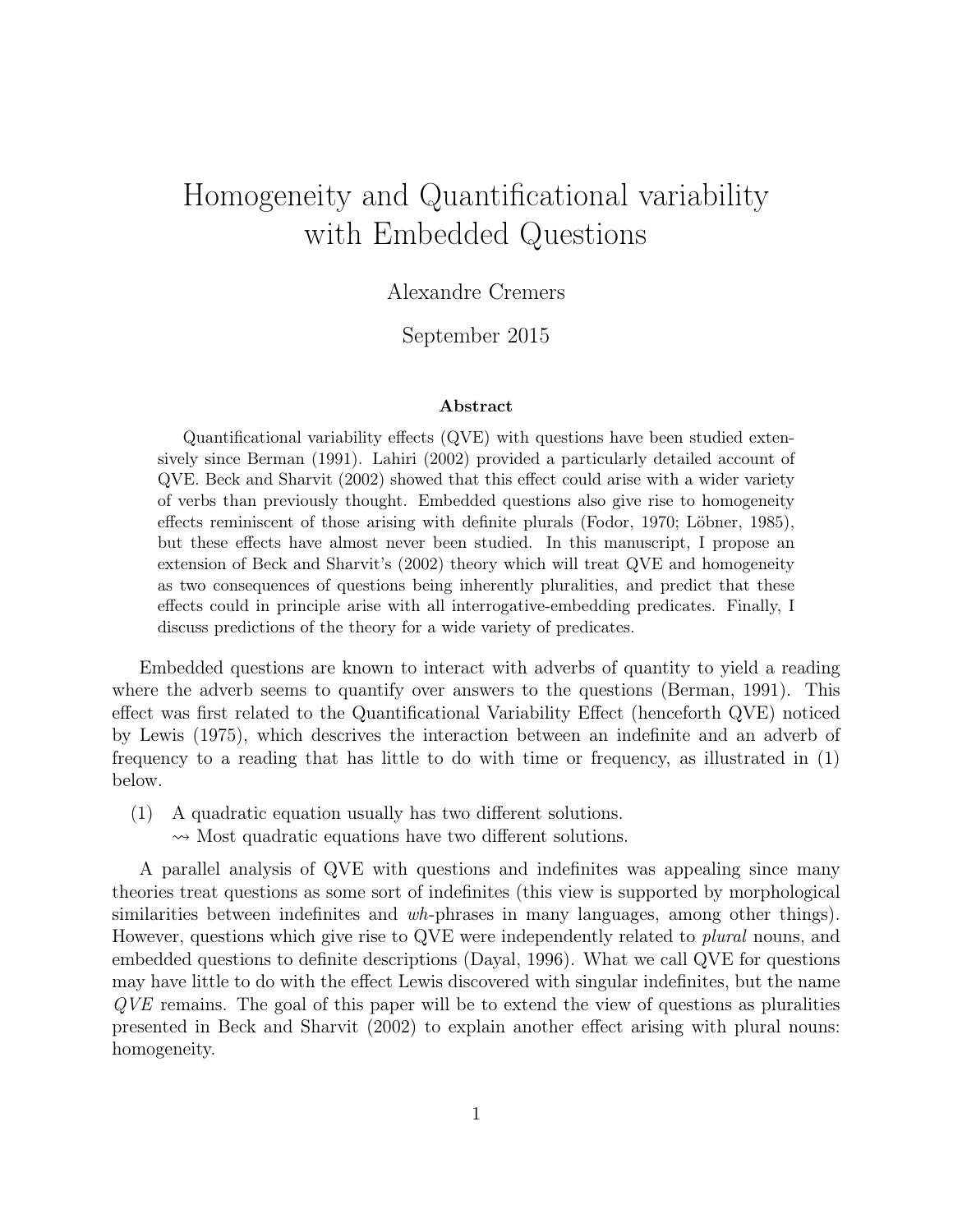In a first section, we will introduce homogeneity effects as defined in the literature on plural definite descriptions and show that very similar effects arise with embedded questions. As we will see homogeneity, just like QVE, has a deep link with plurality, so in the second section, we will review a few proposals from the rich literature on QVE with questions. The third section will present a new account of QVE which treats homogeneity effects in a very similar way. The last section will explore a wider variety of question-embedding predicates and discuss predictions of the new theory.

# 1 Homogeneity effects

## 1.1 Plural definite descriptions and homogeneity effects

The data: As first noticed by Fodor (1970), plural definite descriptions interact with negations in a particular way, which is illustrated in (2). (2a) is usually understood as "John talked with all of the students", while (2b) can be understood as "John talked with none of the students", a reading which is stronger than the mere negation of (2a). This effect has often been dubbed homogeneity because it seems that a predicate has to apply uniformly on the definite description: either all individuals must satisfy the predicate or none of them, and any intermediate case is somehow deviant.

- (2) a. John talked with the students.
	- b. John didn't talk with the students.

Using a bound pronoun and a negative QNP, we can show that the effect cannot simply be explained by having the object DP take scope over the negation. Indeed, (3) is usually understood as meaning that no professor talked with any of the students she likes, but the co-reference prevents the object DP from taking scope over the quantifier  $N<sub>o</sub>$  in subject position.

(3) No professor<sub>i</sub> talked with the students she<sub>i</sub> likes.

Let me add immediately for later comparisons that, as first noted by Löbner (1985), homogeneity effects disappear in the presence of an overt universal adverb. This is illustrated in (4a,b), where we get a weaker reading which corresponds to the logical negation of a universal quantifier.

- (4) a. John didn't talk with all the students.
	- b. The students didn't all talk with John.

Theoretical accounts: Several theories have been proposed to explain this homogeneity effect. Schwarzschild (1993), Löbner (2000) and Gajewski (2005) treat it as a form of presupposition. They suggest that  $S =$ "the students P" has a universal assertive meaning, but that it also introduces a presupposition of the form "all students  $P$  or no student  $P$ ". Depending on the sentence, the presupposition would be satisfied by making the first or the second disjunct true. Magri (2013) proposed that 'the' is basically an existential quantifier, but that 'some' is a scalar alternative to 'the'. Since 'all' is in turn an alternative to 'some', recursive exhaustification of 'the' would lead to the meaning "some students P and it is not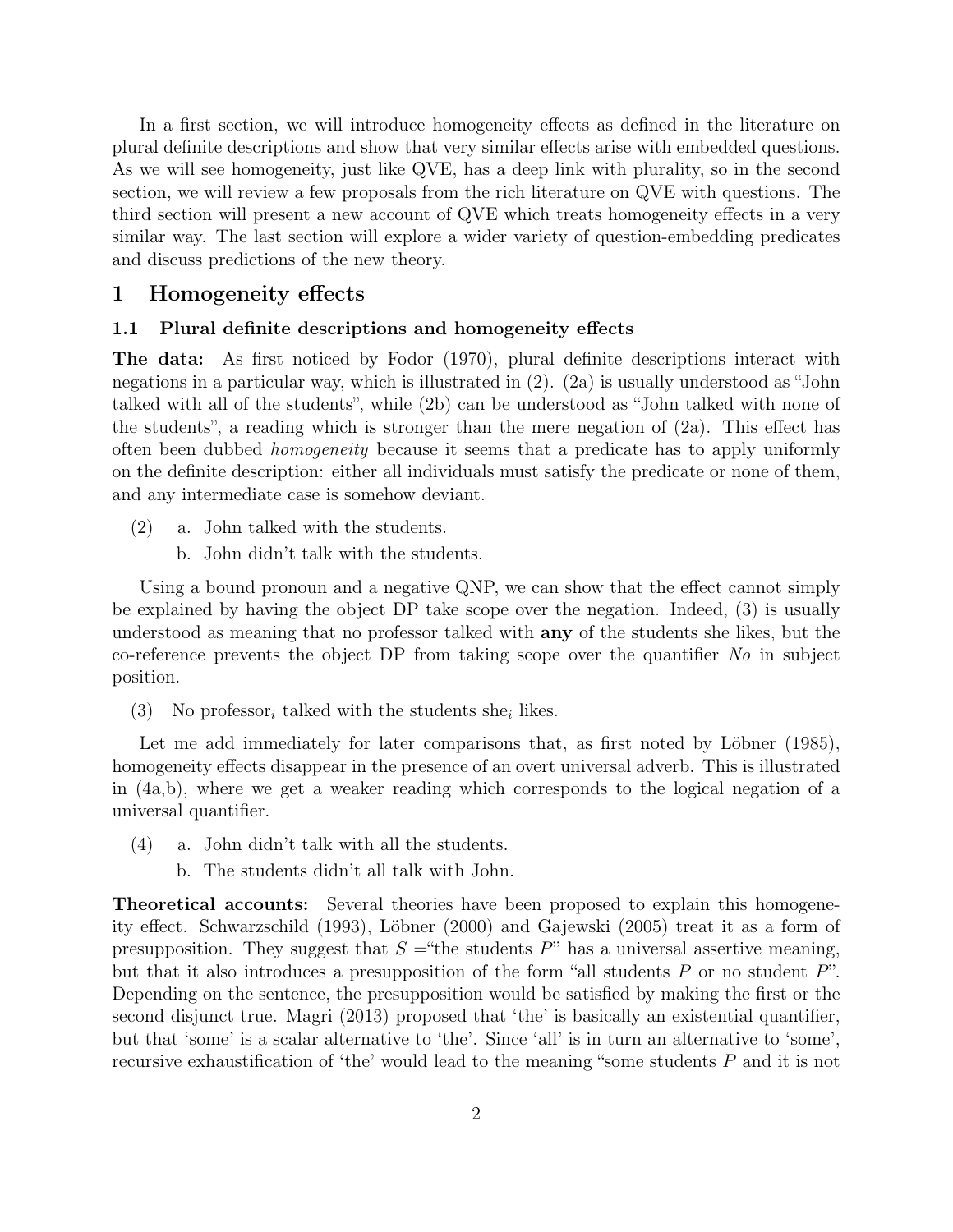the case that some but not all students  $P$ ", which is equivalent to "all students  $P$ ". The exhaustification would be blocked in downward entailing environments, just like usual scalar implicatures, explaining why the negative sentence (2b) is understood as the negation of an existential sentence. Finally, supervaluationnist theories (Spector, 2013; Križ and Spector, 2015) treat plurals more like vague items and develop the Strongest meaning hypothesis of Krifka (1996). In this view, 'the students' can be seen as a quantifier with a vague quantificational force and the sentence S is super-true if both  $S_{\forall}$  = "all students P" and  $S_{\exists}$  = "some students P" are true. It is *super-false* if both  $S_{\forall}$  and  $S_{\exists}$  are false, and corresponds to a truth-value gap in other cases.

#### 1.2 Homogeneity with embedded questions?

**Similar facts:** The sentences presented in (5) suggest that embedded *which*-questions behave exactly as plural definite descriptions. To begin with, (5a) suggests that John knows about all students who called, while (5b) suggests that he knows for none of them.

As with definite descriptions, (5c) shows that an account in terms of inverse scope is not possible, and  $(5d)$  suggests that the effects disappears in the presence of an adverb.<sup>1</sup>

- (5) a. John knows which students called.
	- b. John doesn't know which students called.
	- c. No professor, knows which of here, students called.
	- d. John doesn't completely know which students called.

Theoretical accounts: Even though some of the facts described here have already been noticed (e.g., George, 2011, p.109), no theoretical account has been proposed (a few recent exceptions being work by Yimei Xiang or Manuel Križ).

#### 1.3 Summary

Homogeneity effects seem to arise for both definite descriptions and embedded questions. The introspective data presented above are supported by quantitative data from Križ and Chemla  $(2014)$  and Xiang  $(2014)^2$  for definite descriptions and embedded questions, respectively. The results from both studies do not reveal any difference between the two cases (although the methodologies are very different). In particular, the observed rates for projection of homogeneity out of negation are similar (about 50%).

<sup>&</sup>lt;sup>1</sup>Obviously, *completely* affects the meaning of the sentence in a much more complicated way than what I assume here. However, the crucial observation is that (5d) does not give rise to homogeneity effect. A reasonable assumption would be that sentences with completely are ambiguous between the QVE reading and a 'degree of knowledge' reading. In affirmative sentences, the QVE reading is equivalent to the meaning of the sentence without any adverb, hence the 'degree of knowledge' reading is more salient. In negative sentences however, the QVE reading becomes more salient. As we will see in further sections, the effect of the adverb in such sentences will be to remove homogeneity effects by forcing a universal quantification on the question, which under negation yields a weaker reading than what we would get without the adverb. Furthermore, it is likely that *completely* will compete with other adverbs of quantity in this case, giving rise to implicatures. The pragmatic QVE reading for (5d) could be paraphrased as "John doesn't know for all student callers that they called, but he knows for some/most of them".

<sup>&</sup>lt;sup>2</sup>What she calls *projection of completeness* corresponds to what I call *homogeneity*.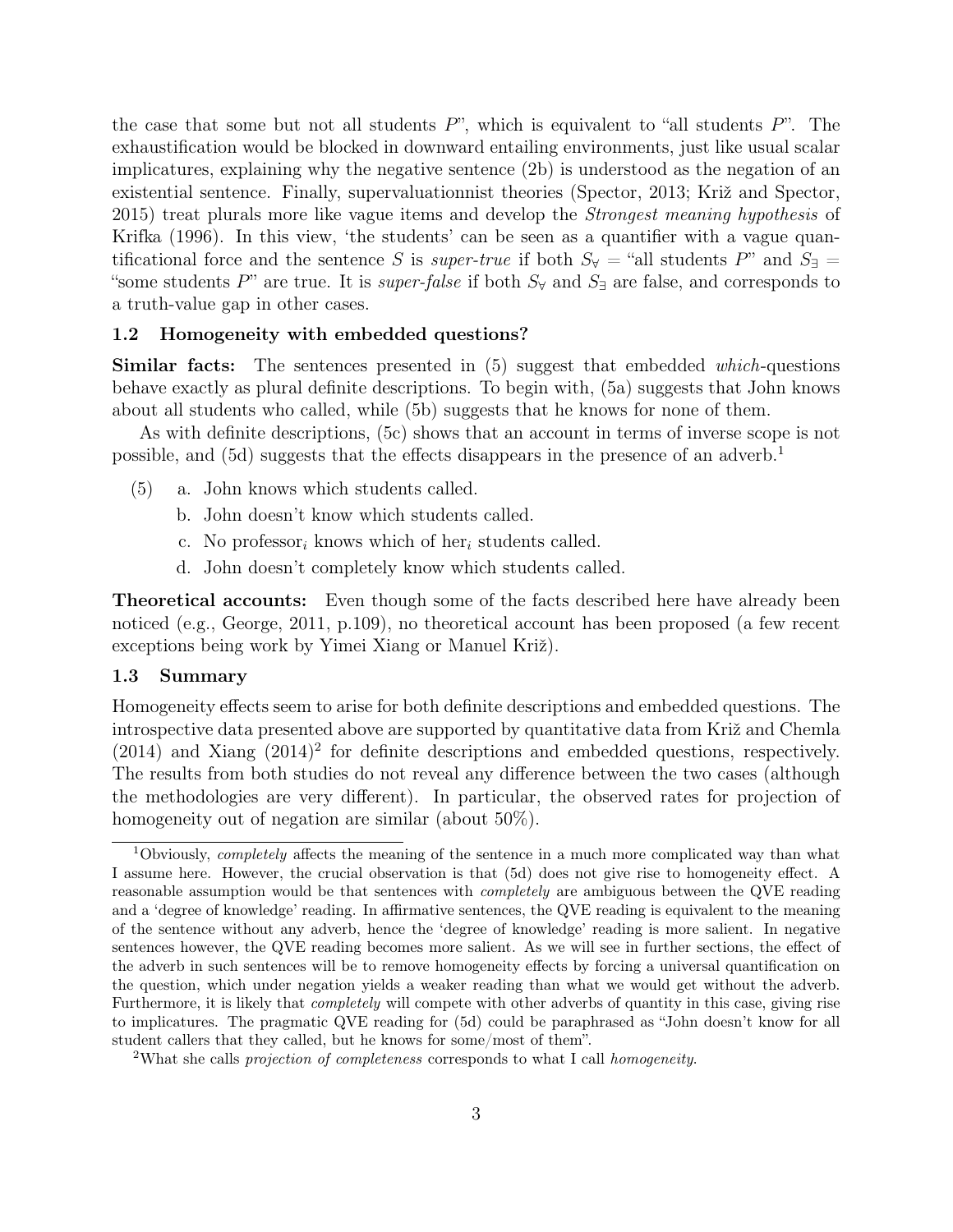The goal of this paper will be to show how current theories of embedded questions on the one hand and of homogeneity on the other hand can be combined to provide an account of the data. We will then evaluate new predictions derived from this proposal.

# 2 Quantificational variability effects and questions as pluralities

In the discussion of homogeneity effects, we showed that these effects disappear when the sentence contains an overt adverb. Even though the homogeneity effects due to questions have not been studied, the interaction between embedded questions and adverbs of quantity has given rise to an extensive literature. The theory presented in section 3 will provide a unified account of these two things, building mostly on previous theories of Quantificational variability effects.

## 2.1 What is Quantificational variability?

Quantificational variability effects (henceforth QVE), refer to the interaction between an adverb of quantity or frequency and an embedded questions or an indefinite DP respectively. The effect with embedded questions, illustrated in  $(6)$ , was first described in Berman  $(1991)^3$ The adverb mostly can yield the reading (6a), which Lahiri (2002) calls the focus-affected reading, but I will only be interested in the reading (6b), where the adverb seems to quantify over answers to the questions.

- (6) John mostly knows which students called.
	- a. Most of what John knows is the answer to the question 'which students called'.
	- b. For most students who called, John knows that they called.

 $QVE$  with questions involve adverbs of quantity (e.g., mostly, in part) and these adverbs usually take as a restrictor something which has the structure of a plurality (similar to Link's 1983 starred predicates). Because of this, recent accounts of QVE treat questions with a plural which-phrase as pluralities of some kind (an idea that goes back to Dayal, 1996).<sup>4</sup> Since QVE has been studied extensively and gave rise to many theories which treat questions as pluralities, it makes a lot of sense to try to account for homogeneity and QVE together.

The rest of this section will consist in a quick presentation of the theories of questions I will build on to add an account of homogeneity: Lahiri (2002) and Beck and Sharvit (2002).

## 2.2 Lahiri (2002)

Lahiri (2002) derives QVE for *responsive* verbs (verbs such as *know* or *agree* which can receive interrogative as well as declarative complements). The main idea is that these verbs take arguments of type  $\langle s, t \rangle$ , propositions, while questions are of a higher type (usually  $\langle st, t \rangle$ , sets of propositions). Because of this type mismatch, the question in (6) has to move

<sup>&</sup>lt;sup>3</sup>Some speakers find the sentence with *mostly* odd. They usually find the sentence better if *mostly* is replaced with for the most part. I will stick to mostly for simplicity, but the reader should feel free to replace every occurrence with the adverb s/he prefers, since I will not make any distinction between the two.

<sup>4</sup>Another phenomenon noticed by Lahiri (2002), cumulative (or semi-distributive) readings, provides yet another argument for analyzing questions as pluralities. I will not discuss this phenomenon here.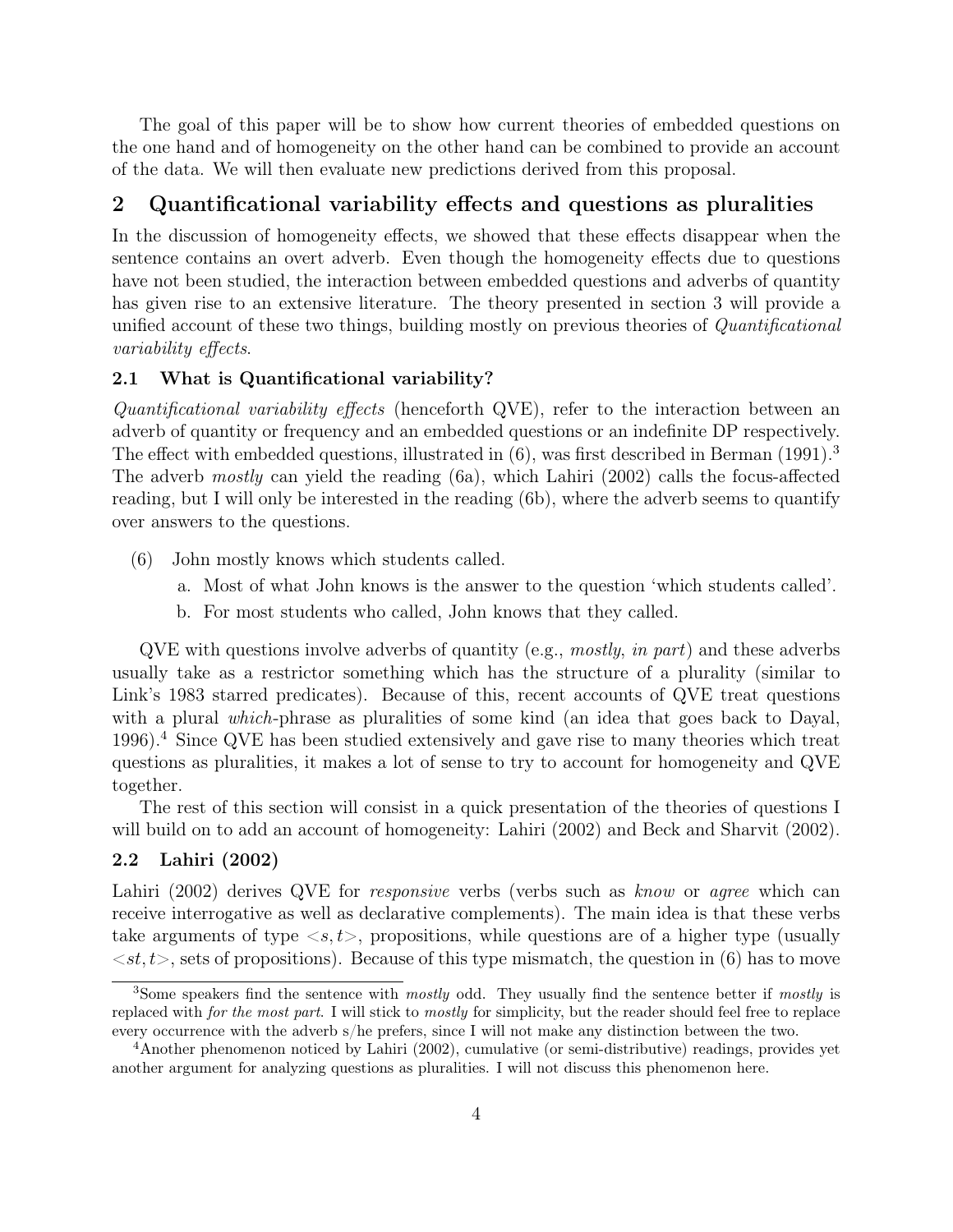to the restrictor position of the adverb *mostly*, leaving a trace of type st. This movement is dubbed *interrogative raising* (henceforth IR). This leads to the structure sketched in  $(7)$ , because Lahiri assumes that adverbs combine with their nuclear scope before combining with their restrictor.

(7) Lahiri's (2002) structure for (6b): IP



Before combining with the adverb, the set of propositions denoted by the question must be restricted, and the restriction is dependent on the embedding verb. For instance, veridical predicates like know only relate the agent to the true answers, while a non-veridical verb like be certain relates the agent to a different set of answers (the answers that the agent considers possible, according to Lahiri). Lahiri (2002) argues that this restriction cannot simply be accommodation of the verb's presupposition, contra Lahiri (1991). He suggests that each verb comes with a lexical restrictor which combines with the question. Section 4 presents arguments for this approach and further characterization of the restrictors.

Lahiri (2002) also makes use of a type-shifting operator, which takes a question and returns a single proposition. Among other things, this allows questions to be interpreted in-situ under responsive verbs, when no overt adverb is present. We will come back to this in section 3.1, where we introduce a similar operator.

#### 2.3 Beck and Sharvit (2002)

Lahiri's theory only derives QVE for responsive verbs. However, Beck and Sharvit (2002) observed that rogative verbs (which can receive interrogative but not declarative complements), also give rise to QVE readings in some cases. As an example, (8) below has the reading (8a), which could be dubbed 'degree of dependence', but also has the reading (8b), which seems very similar to (6b). Nevertheless, the predicate *depend on* does not embed propositions. When one adds exclusively, (8b) even becomes the only available reading for the sentence.<sup>5</sup>

- (8) Who will be admitted depends for the most part (exclusively) on this committee.
	- a. This committee is an important factor in deciding who will be admitted.
	- b. For most candidates, it depends (exclusively) on this committee whether they will be admitted.

<sup>&</sup>lt;sup>5</sup>Lahiri (2002, 224–230) argues that although *depend on* can combine with adverbs of quantity, this is not an instance of QVE. Instead, he proposes that the adverbs combine with *depend on* to provide a new meaning postulate, which inherits its 'degree of dependency' from the force of the adverb. However, the version of (8) with the adverb exclusively provides an argument against this analysis. Indeed, assuming that exclusively affects the degree of dependency is probably the right analysis, but it does not explain how the resulting meaning can still combine with for the most part.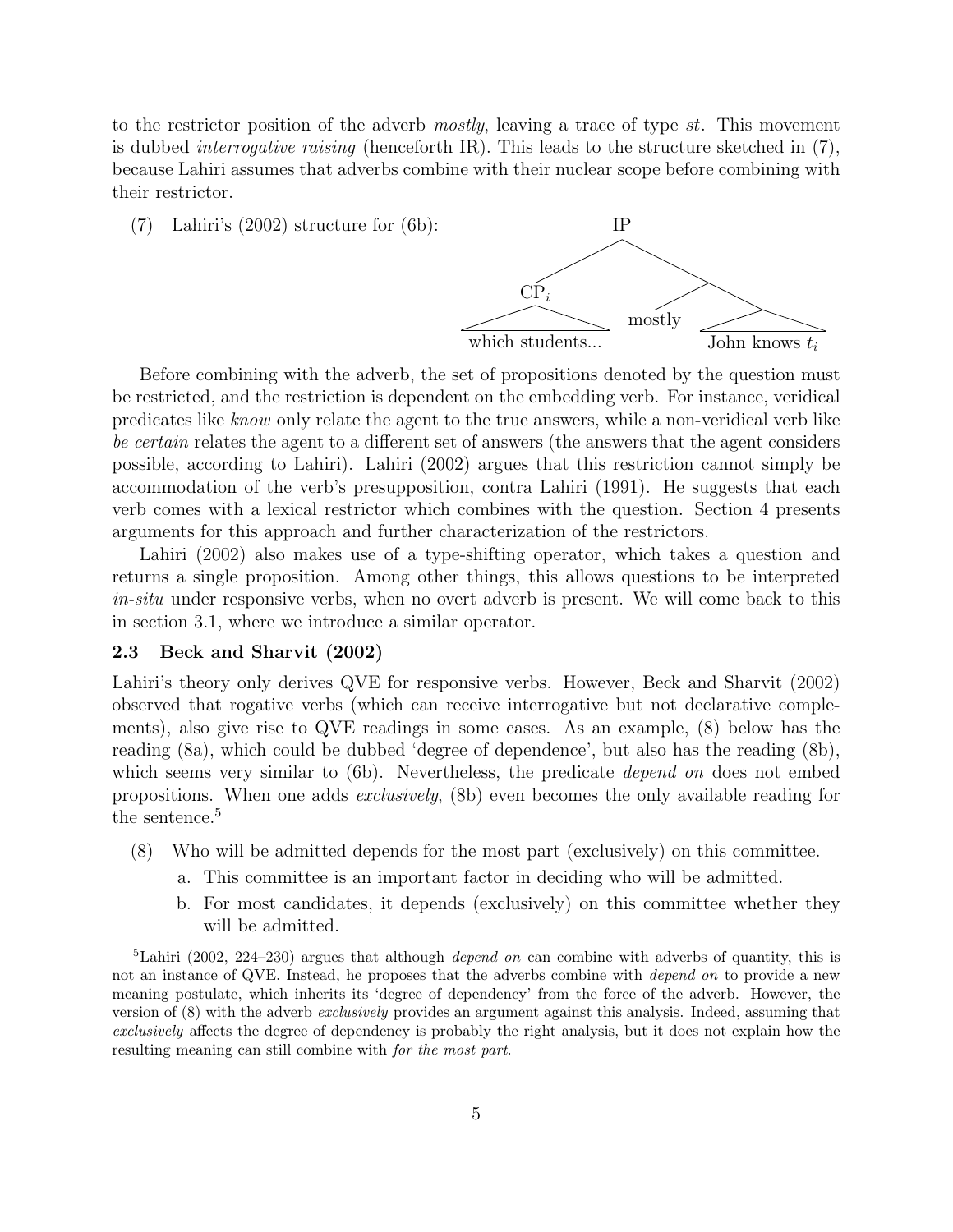They propose a theory which shares many features with Lahiri's (2002), but has quantity adverbs quantify on subquestions rather than answers to the question. I will not present the details of this analysis here to avoid redundancy, since the theory I present in section 3 below draws heavily on the proposal of Beck and Sharvit (2002). Rather, I will point the differences when my account diverges significantly from theirs.

# 3 A unified theory of plural embedded questions

In this section, I will present a theory of questions which accounts uniformly for QVE and the homogeneity effects discussed in section 1, and discuss a few new predictions. Following Beck and Sharvit (2002), the theory derives these effects with both responsive and rogative verbs. However, the theory presented here will not derive the strong exhaustive reading (nor the intermediate exhaustive reading, Spector, 2005). Implementing a derivation of these readings would be possible by extending the proposal of Klinedinst and Rothschild (2011), but this would make the current proposal very technical and blur the main message: QVE and homogeneity can be unified under a view of embedded questions as pluralities.

## 3.1 Ingredients of the theory

Denotation of questions and operators: Following Hamblin (1973), I will assume that questions denote sets of propositions. More precisely, a question such as (9) will denote all propositions of the form "x called" with x in the denotation of *students*. Following Dayal (1996), I will assume that the question inherits the plural morphology of students, translated with Link's (1983) star  $(*)$  operator. Formally, this will yield the denotation in  $(10).<sup>6</sup>$ 

(9)  $Q =$  Which students called?

(10) 
$$
\llbracket \mathcal{Q} \rrbracket = Q = \lambda p_{st} \exists x \in \llbracket \text{*student} \rrbracket : [p = \lambda w. \llbracket \text{called} \rrbracket^w(x)]
$$

$$
Q = \{C(p), C(m), C(p \oplus m), \dots\} \text{ (with } C = \llbracket \text{called} \rrbracket \text{ and } p, m \text{ denoting some students)}
$$

I will define a few operators on these question denotations. Following most previous authors, I will define a supremum operator  $\sigma$ , as in (11). Because it is based on the definite description operator  $\iota$ ,  $\sigma$  will have a *uniqueness* presupposition, implying that  $\sigma Q$  is only defined if Q has a unique maximal element. Questions such as (9), which are schematically of the form: "which A's are B" (with A a count noun and B a distributive predicate), will always have a maximal element because the set of propositions they denote is closed under conjunction.<sup>7</sup>

(11) 
$$
\sigma = \lambda Q_{\leq st, t>} \cdot \iota p. \left[ p \in Q \land \forall q \in Q, (q \subseteq p) \to (q = p) \right]
$$

Secondly, I will define an operator  $At$ , which will return all the minimal elements in the denotation of the question (the atoms).

(12) 
$$
At = \lambda Q_{\leq st, t>} \cdot \lambda p_{st} \cdot [p \in Q \land \forall p' \in Q, [(p \subseteq p') \to (p = p')] ]
$$

<sup>&</sup>lt;sup>6</sup>I will not discuss the question of de re/de dicto readings. With minor modifications, this could be implemented as an ambiguity regarding which world fills the w argument in  $\llbracket \text{student} \rrbracket^w$ . For further discussion, see Sharvit (2002).

<sup>&</sup>lt;sup>7</sup>This is the case because \*A is closed by sum and B satisfies:  $B(a \oplus b) \equiv B(a) \wedge B(b)$ .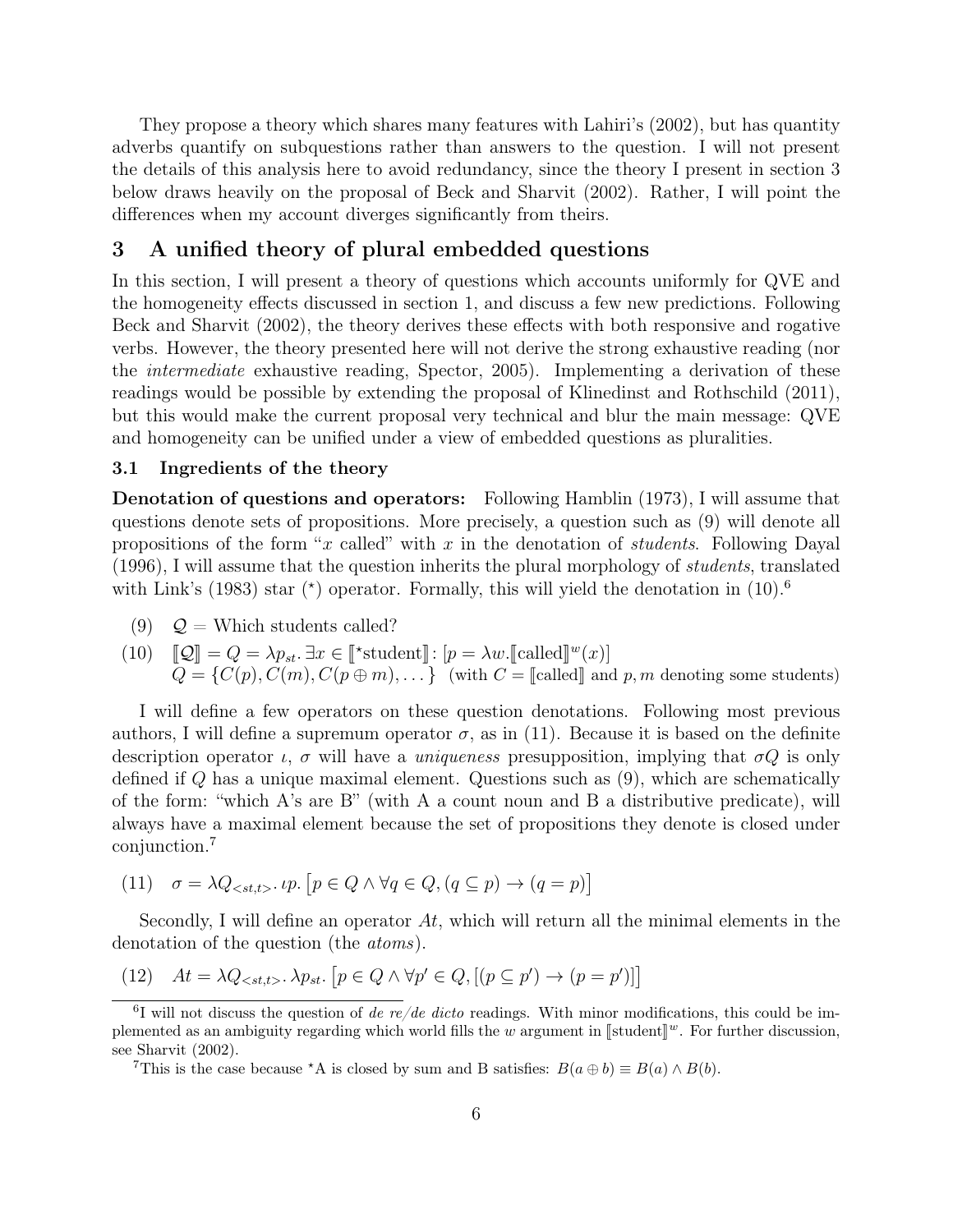I will define an operator Sub which applies to a question denotation and returns a set of subquestions which corresponds to a division of the question, in the sense of Beck and Sharvit  $(2002)^8$  Concretely, Sub will return all whether-questions formed on the atoms of Q, hence the denotation in (13). Since answering all the questions in  $Sub(Q)$  provides a complete answer to  $Q$ ,  $Sub(Q)$  is indeed a division of  $Q$  in the sense of Beck and Sharvit (2002).

(13)  $Sub = \lambda Q_{\leq st, t>} \cdot \lambda q_{\leq st, t>} \cdot \exists p \in At(Q): q = whether-p$  (whether- $p = \{p, \neg p\}$ )  $Sub([\lbrack(9)]\rbrack) = {\lbrack}$  whether Peter called , Jwhether Mary called , ...} Note that:  $\llbracket \text{whether Peter}\oplus\text{Mary called} \rrbracket \notin Sub(\llbracket (9) \rrbracket)$ 

As defined here,  $Sub(Q)$  corresponds to the strong version of Beck and Sharvit's (2002)  $Part(Q)$ . This is so because our denotation for questions is not restricted to true answers, therefore  $Sub(Q)$  contains all questions of the form "whether x called". In particular, if Bill is a student who did not call, whether Bill called will be part of  $Sub(Q)$ , so answering all the questions in  $Sub(Q)$  will require affirming that Bill did not call. Nevertheless, we will see in the next paragraph that  $Sub$  will not usually apply directly to  $Q$ , and we will often see weak exhaustive answers.

Another point about Sub that we will discuss in 3.3.3 is that this operator does not distinguish singular and plural questions (since they only differ on their non-atomic propositions).

**Lexical restrictors:** Each responsive verb  $V$  will be assumed to come with a restrictor C. For veridical responsive verbs, such as know, C is simply the set of propositions which are true in the context. More generally, I will make the following assumptions:

- (14) a. C is closed under conjunction.
	- b. If q is a set of propositions, a structure " $Vq$ " can be interpreted as  $V(\sigma(q \cap C))$ .
	- c. If a question embedded under V undergoes IR, a copy of  $C$  projects with the question.

As mentioned above,  $Sub(Q)$  corresponds to the strong version of Beck and Sharvit's (2002)  $Part(Q)$ , but  $Sub(Q \cap C)$  corresponds to the weak version of  $Part(Q)$ . To see this, let us come back to our previous example with Bill, a student who did not actually call, and imagine that C is the set of true propositions. The atomic answer "that Bill called" is in  $Q$ but not in  $C$ , since it is false. Therefore, the question denoted by "whether Bill called" will not be part of  $Sub(Q \cap C)$ . As a matter of fact, only questions about students who actually called will be part of  $Sub(Q \cap C)$ . Therefore, answering all these questions will only provide Karttunen's weak exhaustive answer.

As a consequence, the theory only derives weak exhaustive readings for responsive verbs, although it still derives strong exhaustive readings for rogative verbs (which do not introduce a restrictor).

<sup>&</sup>lt;sup>8</sup>Beck and Sharvit (2002) proposed that the division of the question be determined from the context. I will favor a more rigid approach here: each question is associated to a unique division, which is fully determined by the operator Sub.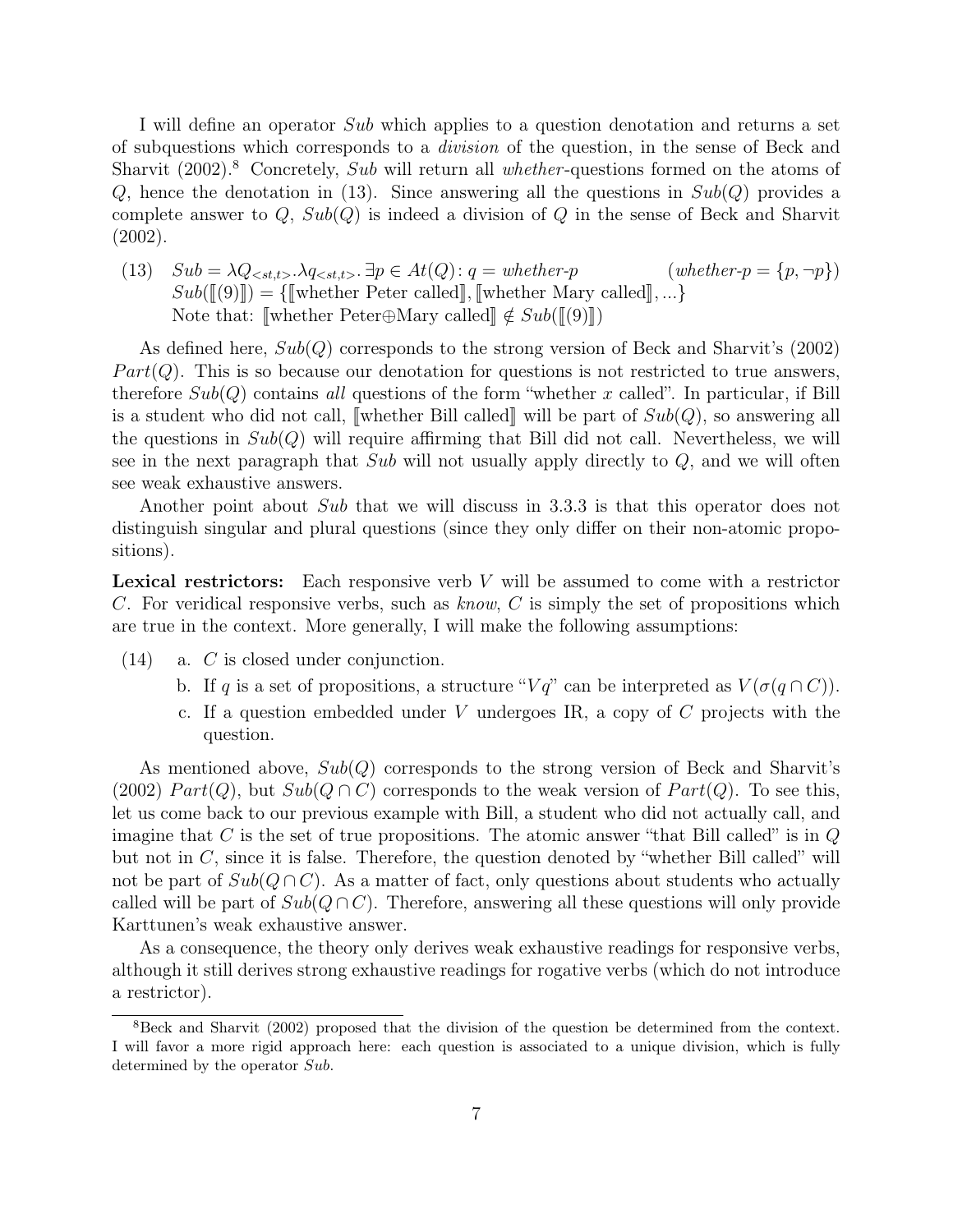One could imagine making the rule (14c) optional. This would lead to a theory which can derive Heim's (1994) weak and strong exhaustive readings (including in QV sentences). Nevertheless, deriving the intermediate exhaustive readings (Klinedinst and Rothschild, 2011; Spector and Egré, 2015; Cremers and Chemla, 2014) would require more than simple parameters tweaking, and results from Cremers and Chemla (2014) suggest that this reading is the most salient exhaustive reading. Another argument for not making the rule (14c) optional is that the strong exhaustive reading it would predict for QV sentences is intuitively wrong: all previous literature agrees on the fact that QVE is quantification on the true answers, and a strong exhaustive QVE reading should add an independent constraint on the false answers, but not affect the domain of quantification. In the following, I leave the issue of exhaustivity aside since it is mostly orthogonal to the questions discussed in this manuscript and would require sophisticated adjustments to be fully addressed.

Possible structures: When the sentence contains an overt adverb, the question must undergo IR to fill the restrictor position of the adverb. When the sentence does not contain any overt adverb, the question can be interpreted in situ or undergo IR to the restrictor position of a silent adverb, which I will write  $H$ . The two resulting structures for responsive verbs are presented in (15). Rogative verbs involve similar structures, except they do not introduce a lexical restrictor nor  $\sigma$ -operator.

(15) Possible structures for "John  $(Adv)VQ$ " with V a responsive verb and Q a question. a. in situ LF (no overt adverb) b. LF with IR (overt or covert adverb)



Note that we need a rule like Rule AB (Lahiri, 2002, p85) to get the right LF in (15b).

**Homogeneity:** Instead of  $H$ , Lahiri (2002) proposes a null adverb in (15b), which is resolved as either universal closure (yielding an exhaustive reading) or existential closure (yielding a mention-some reading), depending on context. The present theory will depart from this view and treat the silent adverb as the source of homogeneity effects.

We will adapt the theory of homogeneity proposed in Spector (2013), building on Krifka's (1996) Strongest Meaning Hypothesis (SMH). The idea is rather simple: we assume, following Lahiri (2002) that  $H$  is somehow ambiguous between a universal and an existential closure. However, instead of assuming an ambiguity resolved by context, we will apply a supervaluationist version of the SMH: the sentence will be true only if it would be true under both an existential and a universal closure, false if it would be false under both. In any other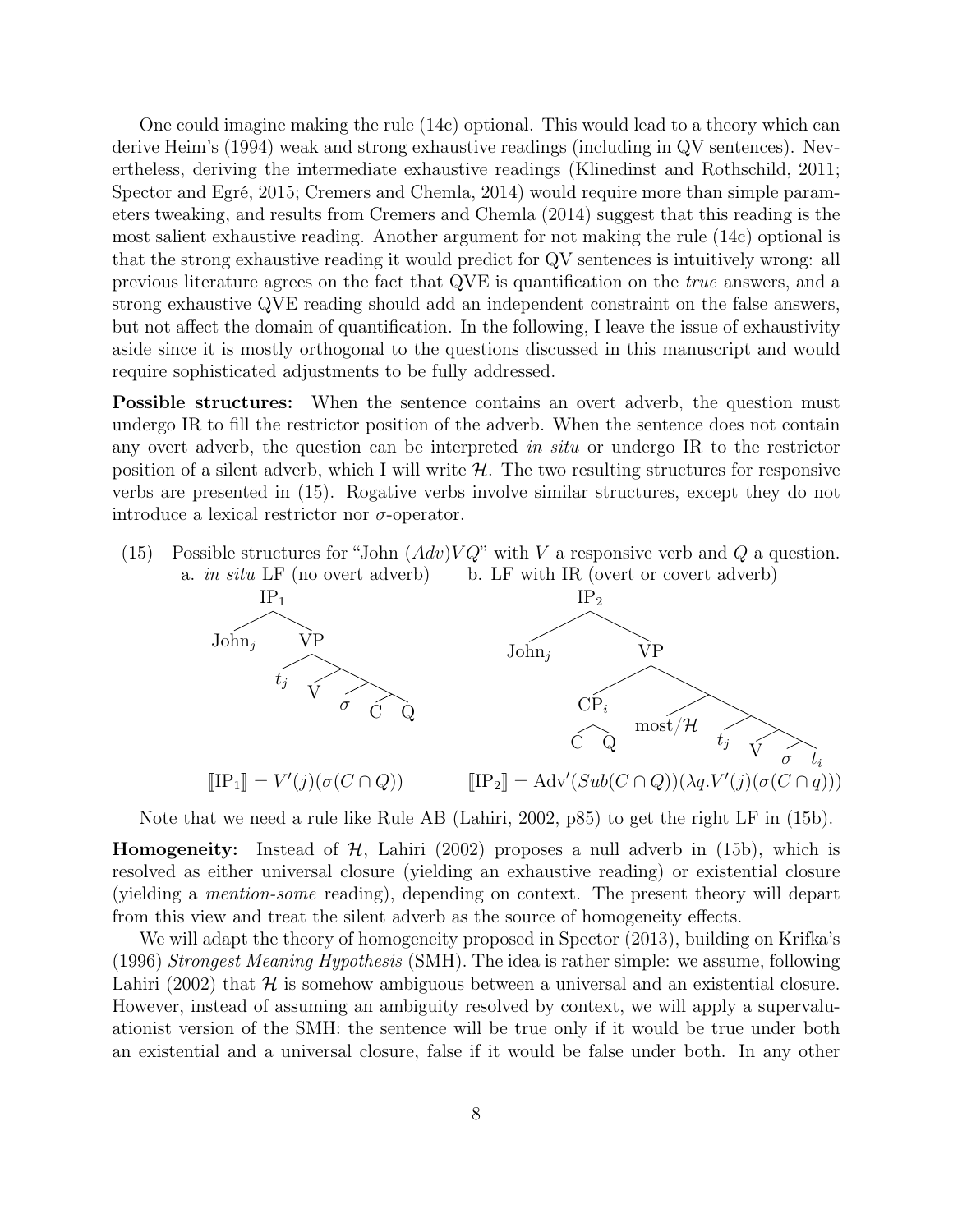case, the sentence will be a truth value gap. This idea can be reflected in the entry for  $\mathcal H$ presented in (16).

(16) Interpretation rule for 
$$
\mathcal{H}
$$
:  
\n
$$
\llbracket \mathcal{H} \rrbracket(A)(B) = \begin{vmatrix} 1 \text{ iff } & \forall q. [A(q) \rightarrow B(q)] & \wedge & \exists q. [A(q) \land B(q)] \\ 0 \text{ iff } & \neg \forall q. [A(q) \rightarrow B(q)] & \wedge & \neg \exists q. [A(q) \land B(q)] \\ \# & \text{otherwise} \end{vmatrix}
$$

Note that, assuming  $A$  is not empty, one of the conjuncts is always entailed by the other. In fact, the only contribution of the existential conjunct to the truth-conditions is to force the existence of at least one A-element. The same point can be made about the contribution of the universal conjunct to the falsity-conditions. A sentence with  $\mathcal{H}$  will therefore always be a truth-value gap if the restrictor is empty.

We refer to Križ and Spector, 2015 for details regarding the projection of this truth value gap in quantified sentences, but for the simple cases we are interested in (mostly embedding under negation), we can simply use Kleene's strong logic  $(K_3)$ .

## 3.2 Application to simple cases

We will now see how the theory introduced above fares on simple sentences where a *which*question is embedded under know, possibly with sentential negation or an adverb of quantity.

#### 3.2.1 Simple affirmative sentence with know

(5a) John knows which students called.

Since the sentence contains no overt adverb, it is ambiguous between the LF (15a), where the question is interpreted in situ, and (15b) where it undergoes IR to the restrictor of  $\mathcal{H}$ .

In situ interpretation: The LF is presented in (17). In the case of know (and other veridical responsive verbs) C restricts Q to only the true answers, and  $\sigma$  returns the strongest of these. Since the set  $C \cap Q$  is closed under conjunction, its strongest element is simply the conjunction of all, hence  $\sigma(C \cap Q)$  will return the conjunction of all true answers, i.e. Karttunen's true complete answer.<sup>9</sup> The meaning can be paraphrased as "John is in the know-relation with the conjunction of all true answers to the question", which corresponds to the usual weakly exhaustive reading of (5a).

(17) 
$$
\llbracket (5a) \rrbracket = \text{know}'(j) (\sigma(C \cap Q)))
$$

$$
\llbracket (5a) \rrbracket = \text{know}'(j) (\lambda w. \Lambda_{x \in \text{student}' \cap \text{called}'} \llbracket \text{called} \llbracket w(x) \rrbracket)
$$

<sup>&</sup>lt;sup>9</sup>In cases where there is no true answer (no student called), this would just return a presupposition failure. I see two possible solutions to this problem, which I will not implement. The first one would be to modify the definition of  $\sigma$  so that it returns a stronger proposition in such cases (following Karttunen, 1977 or Heim, 1994). Another one would be to assume that in such cases, pragmatics favors a strongly exhaustive reading of the sentence because the other readings are too weak.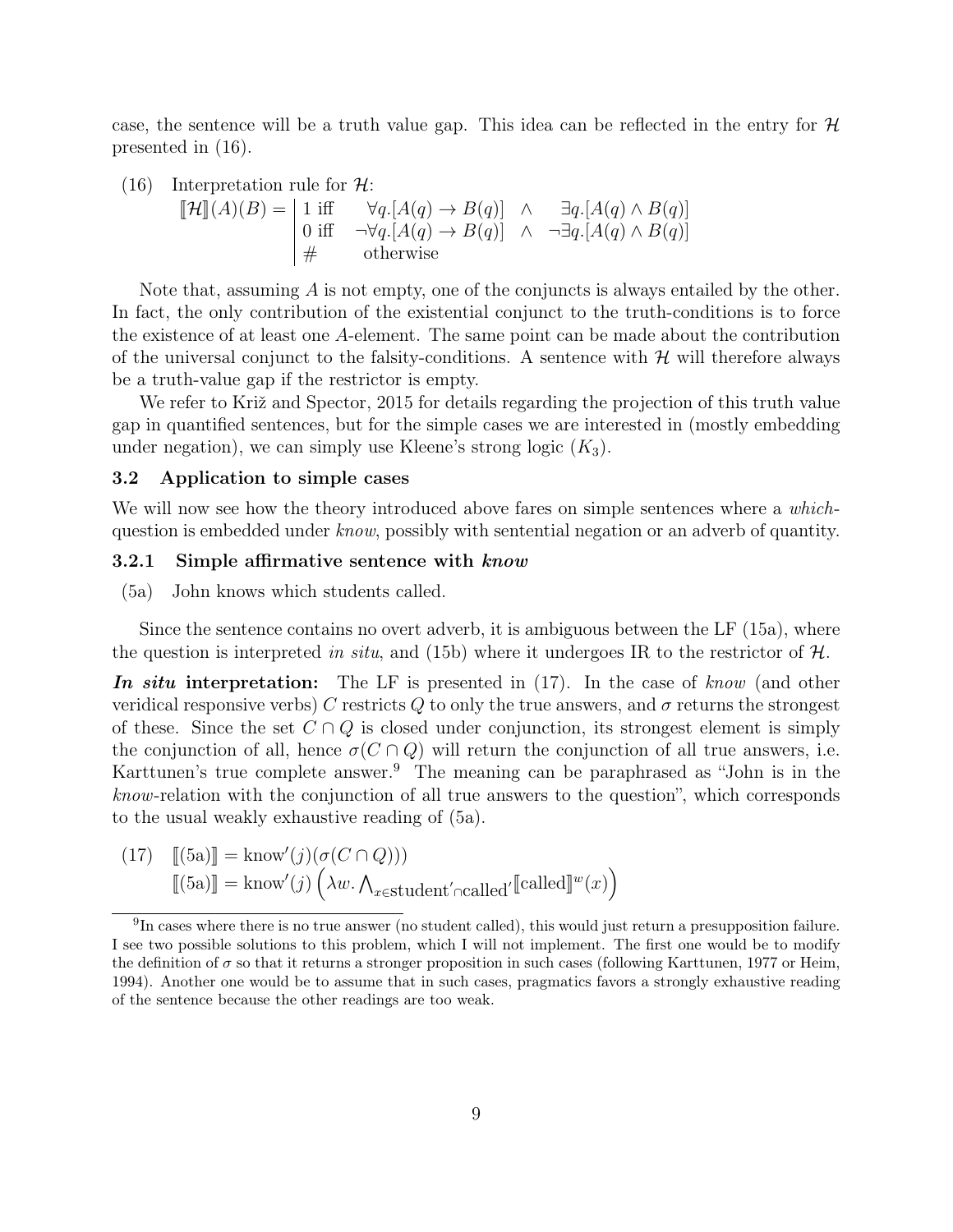**Interrogative raising:** If the question undergoes IR to the restrictor position of  $\mathcal{H}$ , homogeneity comes into play (i.e. application of rule 16). As shown in (18), the sentence receives truth-conditions equivalent to the previous LF (the usual weakly exhaustive reading). Nevertheless, the falsity-conditions are more demanding than the mere negation of this: for the sentence to be plain false, John has to be ignorant about all students who called. Any intermediate case (in which John knows about some of the student callers but not all) leads to a truth-value gap.

(18)  $[(5a)] = [\mathcal{H}](Sub(C \cap Q))(\lambda q.know'(j)(\sigma(C \cap q)))$ <br> $[(5a)] = 1 \wedge (\forall x \in student' \cap called' 'known'(i))\wedge q.know'(j)(j))$  $[[(5a)] = 1 \leftrightarrow (\forall x \in student' \cap called', know'(j)(\lambda w. [called]^{w}(x)))$ <br> $[[(5a)]] = 0 \leftrightarrow (-\exists x \in student' \cap called' 'from'(i)(\lambda w. [called]^{w}(x)))$  $\overline{[(5a)}\overline{]} = 0 \leftrightarrow (\neg \exists x \in student' \cap called', know'(j)(\lambda w.\llbracket called \rrbracket w(x)))$ 

## 3.2.2 Simple negative sentence with know

(5b) John doesn't know which students called.

Again, the sentence is ambiguous between two LFs, depending on whether the question remains in situ or undergoes movement.

In situ interpretation: In this case, we simply obtain the logical negation of  $(5a)$ , which means that for at least one student caller, John does not know that she called.

Interrogative raising: We will assume that negation interacts with trivalence following the rules of Kleene's  $K_3$  logic, in (19). The situation is symmetric compared to (5a): as shown in (20) the falsity conditions are as usually predicted, but the truth conditions are stronger. The sentence is true only if John knows nothing about the students who called. Note that the scope of the negation has no effect here. If  $\mathcal H$  was to take scope over negation, we would retrieve the same truth- and falsity-conditions by exchanging the roles of the "∀. . . " and "∃..." conjuncts.

(19) Truth table of the negation in  $K_3$ :

$$
\begin{array}{c|c}\np & \neg p \\
\hline\n1 & 0 \\
\# & \# \\
0 & 1\n\end{array}
$$

(20)  $[[(5b)]] = \neg[\mathcal{H}](Sub(C \cap Q))(\lambda q.know'(j)(\sigma(C \cap q)))$ <br> $[[(5b)]] = 1 \wedge \neg(\exists x \in student' \cap called' \; know'(i)(\lambda q.know'(j)))$  $\overline{[(5b)]} = 1 \leftrightarrow \neg (\exists x \in student' \cap called', know'(j)(\lambda w.\llbracket called \rrbracket^w(x)))$  $[[(5b)]] = 0 \leftrightarrow \neg(\neg \forall x \in student' \cap called', know'(j)(\lambda w.[[called]]^w(x)))$ 

#### 3.2.3 Sentence with an adverb of quantity with know

(6) John mostly knows which students called.

If the adverb is overt, for instance mostly, the question must undergo IR to fill the restrictor position of the adverb. In this case, the theory derives the usual QV reading. The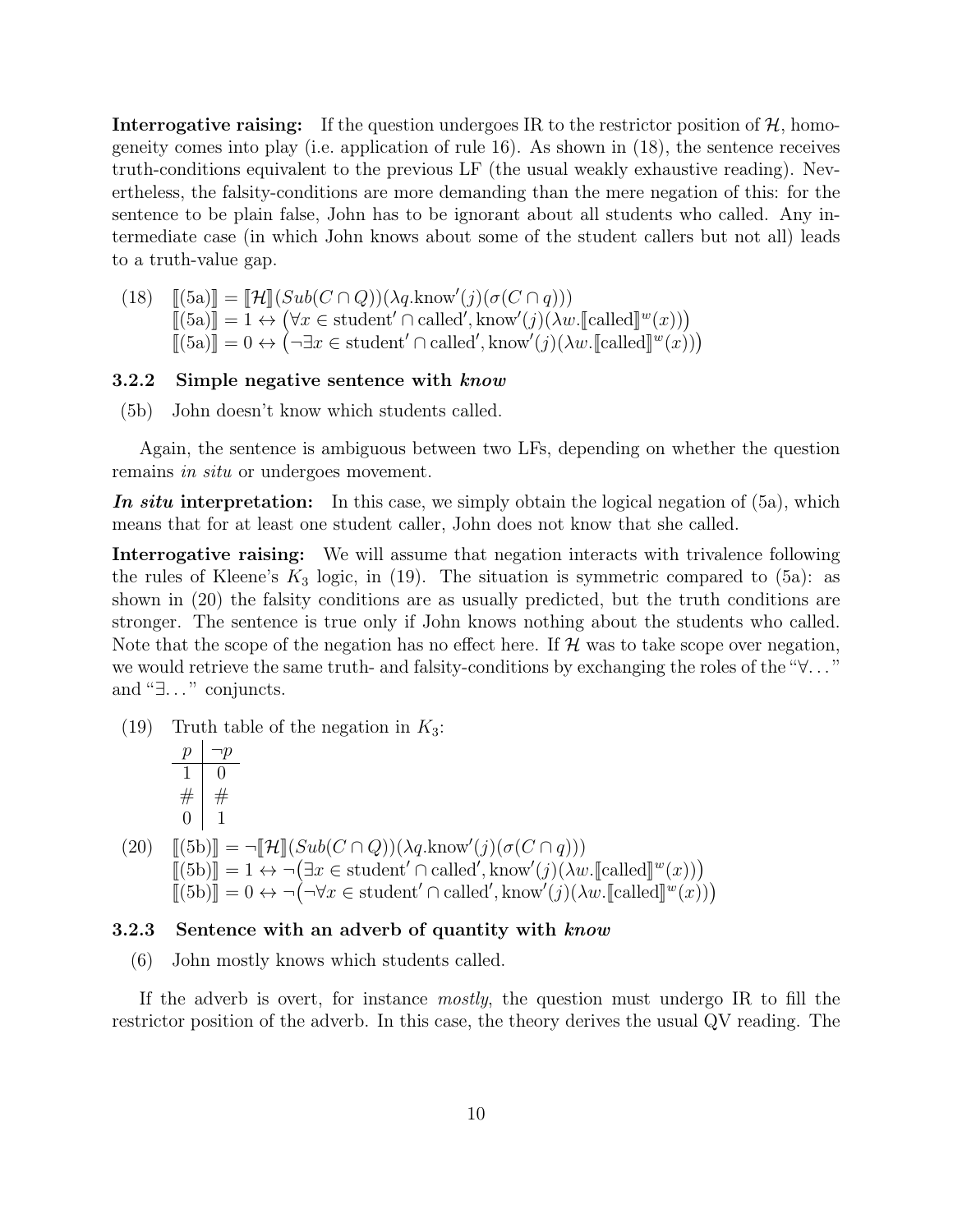sentence (6) is predicted to be true if and only if for most students who actually called, John knows that they did. The equivalence is shown in  $(21).^{10}$ 

(21) 
$$
\begin{array}{ll}\n\left[\!\!\left(6\right)\!\!\right] = \text{mostly}'(Sub(C \cap Q))(\lambda q \cdot \text{know}'(j)(\sigma(C \cap q))) \\
\left[\!\!\left[ (6) \right]\!\!\right] = \text{mostly}'(\lambda q \cdot \exists p \in At(C \cap Q) : q = ?p)(\lambda q \cdot \text{know}'(j)(\sigma(C \cap q))) \\
\left[\!\!\left[ (6) \right]\!\!\right] = \text{most}_{st} p \in At(C \cap Q), \text{know}'(j)(p) \\
\left[\!\!\left[ (6) \right]\!\!\right] = \text{most}_{t'} x \in \text{student}' \cap \text{called}', \text{know}'(j)(\lambda w.\text{[called]}^w(x))\n\end{array}
$$

Summary: The theory predicts the correct reading for simple QVE sentences such as (6), and an ambiguity in the case of sentences which embed questions without an overt adverb of quantity, such as  $(5a,b)$ . If the question is interpreted in situ, the sentence receives the usual weakly exhaustive reading and no homogeneity. If the question undergoes IR to the restrictor position of a silent adverb  $H$ , homogeneity effects come into play. In the case of (5a) the difference is subtle because it only shows up in the falsity conditions. For (5b), the sentence which motivated the implementation of homogeneity in the first place, the truthconditions are affected (the homogeneous reading has stronger truth-conditions). This is in line with experimental results by Xiang (2014).

The theory also inherits from Spector (2013) the prediction that homogeneity projects universally in sentence (5c) and accounts for the fact that (5d) does not show homogeneity (because the adverb *completely* replaces the silent adverb  $H$ ).

## 3.3 New predictions and puzzles

We have seen that the theory derives the correct readings for simple sentences. We will now inspect its predictions on a wider variety of cases (in particular, with more questionembedding verbs).

## 3.3.1 Rogative verbs

I adopted Beck and Sharvit's (2002) idea of quantification over subquestions rather than answers in order to derive QVE for rogative verbs as well. The theory treats homogeneity as the counterpart of QVE in sentences which lack an overt adverb. Therefore, it predicts that any verb which allows QVE should also give rise to homogeneity effects. In the case of rogative verbs, there seems to be some restrictions on QVE (in particular, in the case of wonder ). Without discussing these restrictions, the theory at least predicts a correlation between the availability of QVE and homogeneity.

**Depend on:** Based on the sentence (8) repeated below, Beck and Sharvit (2002) argue that depend on allows QVE (at least in its first argument). This predicate also seems to give rise to homogeneity effects. At least under a certain reading, (22a) suggests that the committee has no influence on any admission. As in previous examples, the adverb *completely* in (22b) blocks homogeneity (and probably introduces a scalar implicature as well), as predicted by the current theory.

(8) Who will be admitted depends for the most part (exclusively) on this committee.

<sup>&</sup>lt;sup>10</sup>I use informal quantifiers ' $most_\tau$ ' on types  $\tau$ : " $most_\tau x_\tau \in P$ ,  $P'(x)$ " iff  $|P \cap P'| > \alpha |P|$ . For simplicity, we can assume  $\alpha = 1/2$  but the threshold is likely to be vague.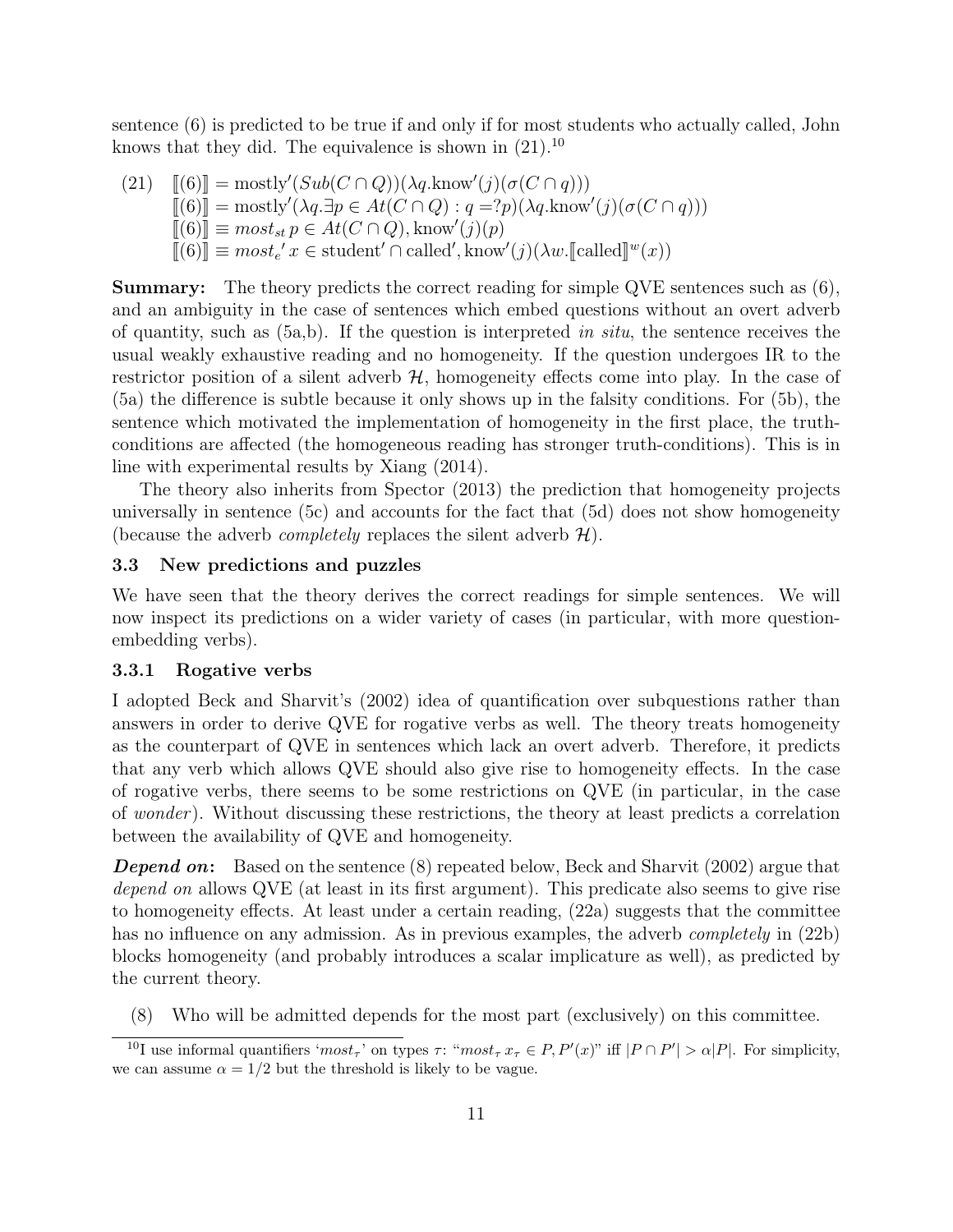- (22) a. Who will be admitted doesn't depend on this committee.
	- b. Who will be admitted doesn't completely depend on this committee.

Wonder: This predicate usually does not to give rise to QVE: it cannot be modified by adverbs like completely and QV readings are not available in sentences such as (23a). However, in a sentence like (23b), wonder seems to allow QVE. Without a clear characterization of the sentences where wonder allows QVE, we cannot extract clear predictions about the distribution of homogeneity effect. Even though a definite argument would be hard to build, we can still exhibit some sentences which may be problematic for a theory that does not allow homogeneity with wonder.

(23c) intuitively feels a bit contradictory. This suggest that one cannot wonder about a question which is mostly resolved. Hence we can reject an existential semantic for wonder. However, (23d) intuitively implies that no professor wonders about any of her students.<sup>11</sup> The simplest way to account for these sentences may be to allow *wonder* to sometimes give rise to homogeneity, as predicted by the theory.

- (23) a. John mostly wonders which students called.
	- b. John mostly knows, but still partly wonders which students called.
	- c. ??John mostly knows, but still wonders which students called.
	- d. No professor wonders which of her students called.

To conclude, *wonder* seems to give rise to QVE or homogeneity under certain conditions. The current theory predicts that the two should be parallel, but this prediction is hard to evaluate.

# 3.3.2 Surprise

- (24) \*It surprised Mary whether Peter called.
- (25) It surprised Mary which students called.
- (26) For the most part, it surprised Mary which students called.

Surprise does not embed whether-questions, as shown in  $(24)$ . It does not seem to exhibit any homogeneity effect either. Otherwise, (25) would mean that every student who called surprised Mary, while it is clear that only a few unexpected callers are sufficient to make the sentence true.<sup>12</sup> In the theory I presented, it should be easy to link these two facts: if surprise cannot embed whether-questions, it should not allow structures with IR, hence it should not give rise to homogeneity nor QVE. Nevertheless, (26) naturally receives a QVE reading.

 $11$  For some reason, *wonder* under negation sounds odd. One exception would be contrastive focus, as in:

<sup>(</sup>i) John doesn't wonder which candidates were admitted, he knows which candidates were admitted.

<sup>&</sup>lt;sup>12</sup>Note that a denotation  $\dot{a}$  la Guerzoni and Sharvit (2007) would make *surprise* very similar to forget, since it has a positive presupposition and a negative assertion. Nevertheless, the two verbs behave very differently. We will see in section 4.2 that *forget* even provides a further argument for homogeneity.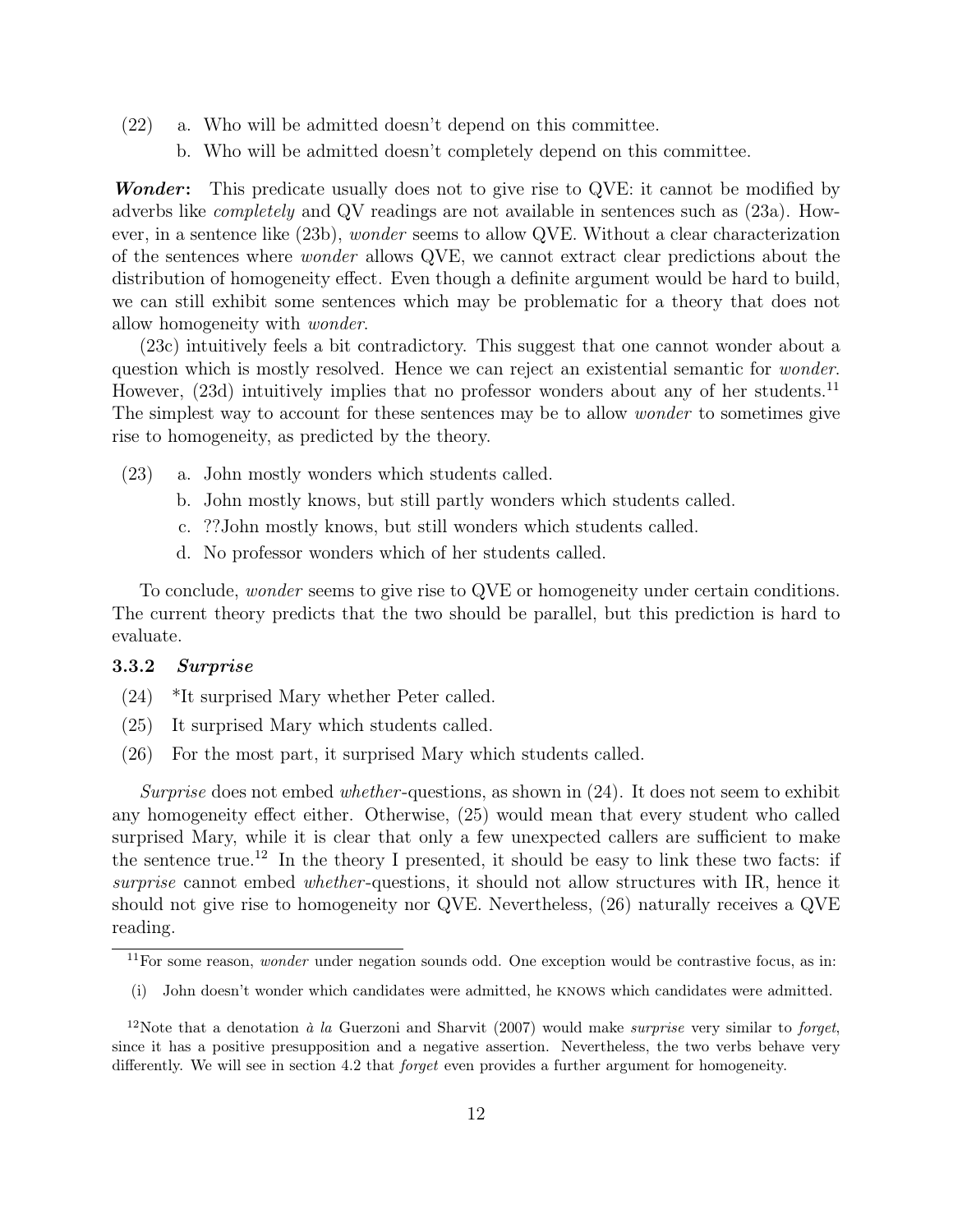#### 3.3.3 Other types of questions

So far we varied the embedding contexts, but we only discussed questions such as (9), which have a few important features. First of all, they only contain one wh-phrase. Second, this wh-phrase is plural-marked. Third, the verb in the question (e.g., call) is a distributive predicate. Let me first note that replacing a plural which-phrase with a neutral wh-word, such as who or what, does not affect any of the judgments. As a consequence, the domain for these words should include pluralities. We will now discuss what happens with other types of questions, and how the theory must be updated to account for all this.

Multiple  $wh$ -questions and questions with quantifiers: Under a pair-list reading, multiple wh-questions exhibit QVE effects (see Fox, 2012 for a recent discussion). As pointed out by Lahiri (2002), if we want to account for these questions, the definition of  $At$  given in (12) must be refined. In order to get rid of propositions of the form " $a \oplus b$  read  $c \oplus d$ ", the updated definition in (27) is necessary. Unsurprisingly, the prediction that homogeneity correlates with QVE extends to multiple wh-questions. This seems correct, as illustrated in (28).

QVE for questions with quantifiers may require a slightly complex denotation, but it is possible (see Preuss, 2001). However, the intuitions about (29b) suggest that it does not display homogeneity. This may be because the quantified DP every boy is able to take scope on its own (see example 90 in Fox, 2000, p64), or because it can trigger a scalar implicature that John knows for some boys which book they read. In any case, this may be an argument in favor of Križ (2015)'s account of homogeneity in questions.

(27) Updated definition of the At operator (see Lahiri, 2002, p.202):

$$
At = \lambda Q_{} \cdot \lambda p_{st} \cdot \begin{bmatrix} p \in Q \land \forall r \in Q, [(p \subseteq r) \to (p = r)] \land \\ \bigwedge \{ q \in Q | q \neq p \land \forall r \in Q, [(q \subseteq r) \to (q = r)] \} \nsubseteq p \end{bmatrix}
$$

- (28) a. For the most part, John knows which boy read which book.
	- b. John doesn't know which boy read which book.  $\rightsquigarrow$  For no boy x, John knows which book x read.
- (29) a. For the most part, John knows which book every boy read.
	- b. John doesn't know which book every boy read.  $\leftrightarrow$  For no boy x, John knows which book x read.

Singular which-phrase: Dayal (1996) noted that questions with a singular which-phrase, as  $\mathcal Q$  in (30a), trigger a uniqueness presupposition (only one student called). The numbermarking can be translated in the denotation.

- (30) a.  $\mathcal{Q} =$  Which student called?
	- b.  $[\![\mathcal{Q}]\!] = \lambda p_{st}$ .  $\exists x \in [\![ \text{student}]\!] : [p = \lambda w \cdot [\![ \text{called}]\!]^w(x)]$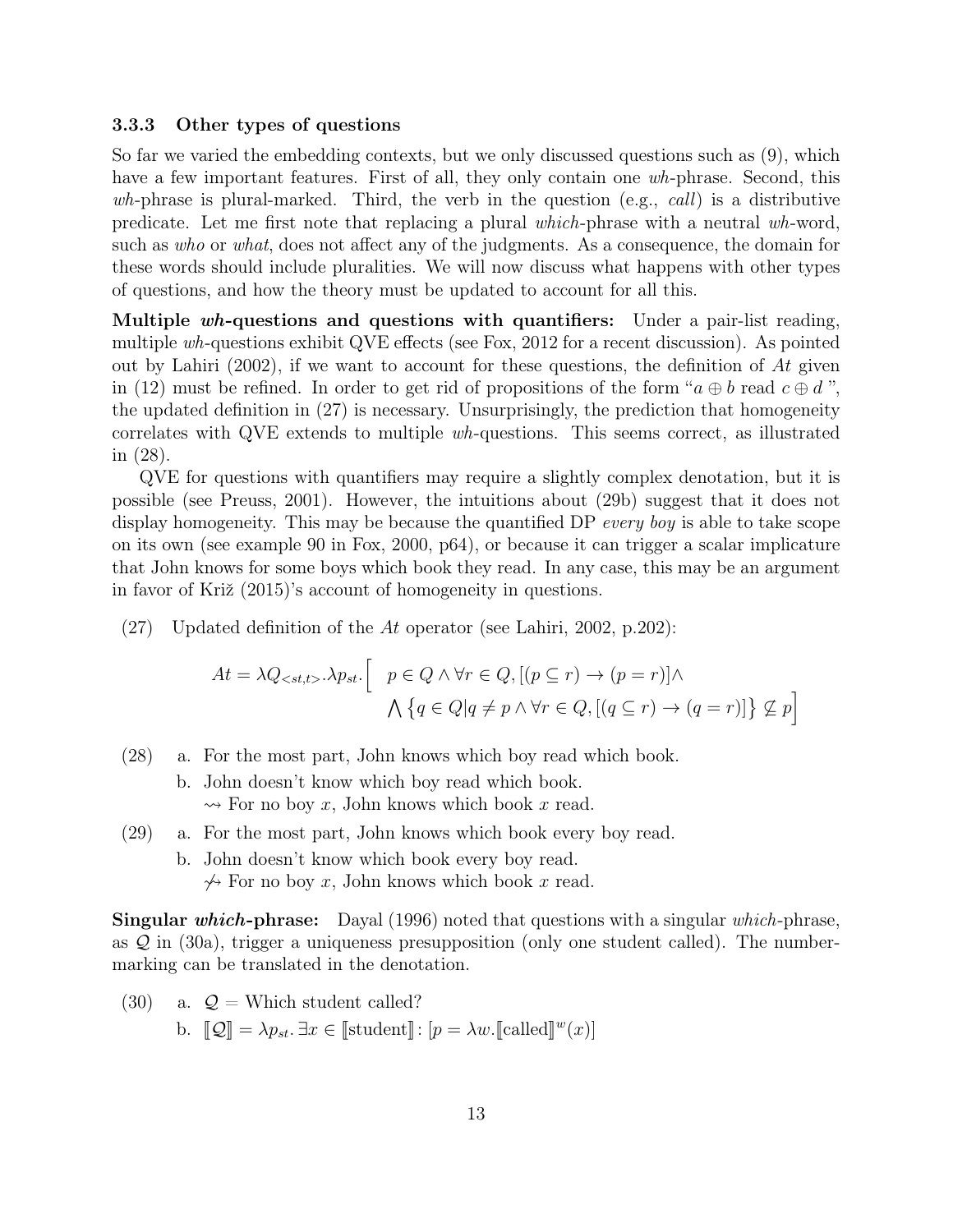Crucially, the denotation in (30b) does not contain any proposition of the form  $\lambda w$ . [[called]<sup>w</sup>( $p\oplus$ <br>which involves plural individuals. This means that  $OOC$  will usually not be closed under m), which involves plural individuals. This means that  $Q \cap C$  will usually not be closed under conjunction or contain a maximal element and  $\sigma(Q \cap C)$  will not be defined, unless  $Q \cap C$ is a singleton set. In the case of veridical predicates, this correctly derives the uniqueness presupposition. For other predicates, the presupposition depends on the restrictor.

However, the theory as it stands does not prevent the question from scoping out of  $\sigma$ . Sub, unlike  $\sigma$ , does not presuppose anything, and it does not distinguish between singular and plural marked questions, so the theory incorrectly predicts that the presupposition can be obviated. Several solutions are conceivable: we could either encode in Sub some presupposition about its argument, block IR for singular questions, or require that the presupposition of  $\sigma$  be satisfied before IR. I will pursue the first solution, and simply assume that Sub presupposes that its complement has a maximal element.

Collective predicates: Collective predicates, such as lift the piano, are predicates which take as arguments genuine pluralities of individuals. In particular, they do not distribute over atomic parts when applied to a plural individual, so the inference in (31) is not valid.

- (31) Peter and his friends lifted the piano. Peter lifted the piano.
- (32)  $Q =$  Which students lifted the piano?  $[\![\mathcal{Q}]\!] = \lambda p_{st}$ .  $\exists x \colon [[^* \text{student}]\!](x) \wedge p = \lambda w \cdot [\![\text{l.t.p.}]\!]^w(x)]$

Since  $[\![1, t, p, \cdot]\!] (a \oplus b)$  is not equivalent to the conjunction of the propositions  $[\![1, t, p, \cdot]\!] (a)$ and  $[1.t.p.](b)$ , the denotation of the question will not be closed under conjunction and will usually not have a maximal element. However, the presupposition of (32) will be easier to satisfy or accommodate. Indeed, (32) will presuppose that there is a unique plurality of students who lifted the piano, with no constraints on how many students composed this plurality.

Since there is in general no maximal element, we predict no homogeneity or QVE effect here. However, some questions with collective predicates seem to be ambiguous between a question about a single plurality or about a set of pluralities, thus allowing more than one answer. As an example, it seems possible to ask "Which students are siblings?" in a situation where one expects several sibling groups, and sibling groups are the atoms for quantification in one reading of the sentence (33). Furthermore, even when a question has a unique plural answer, it seems to allow quantification on atomic individuals involved in the unique answer, as in (34).

- (33) John knows, for the most part, which students are siblings.
- (34) John knew, for the most part, which students lifted the piano, and he gave them \$5 for their help.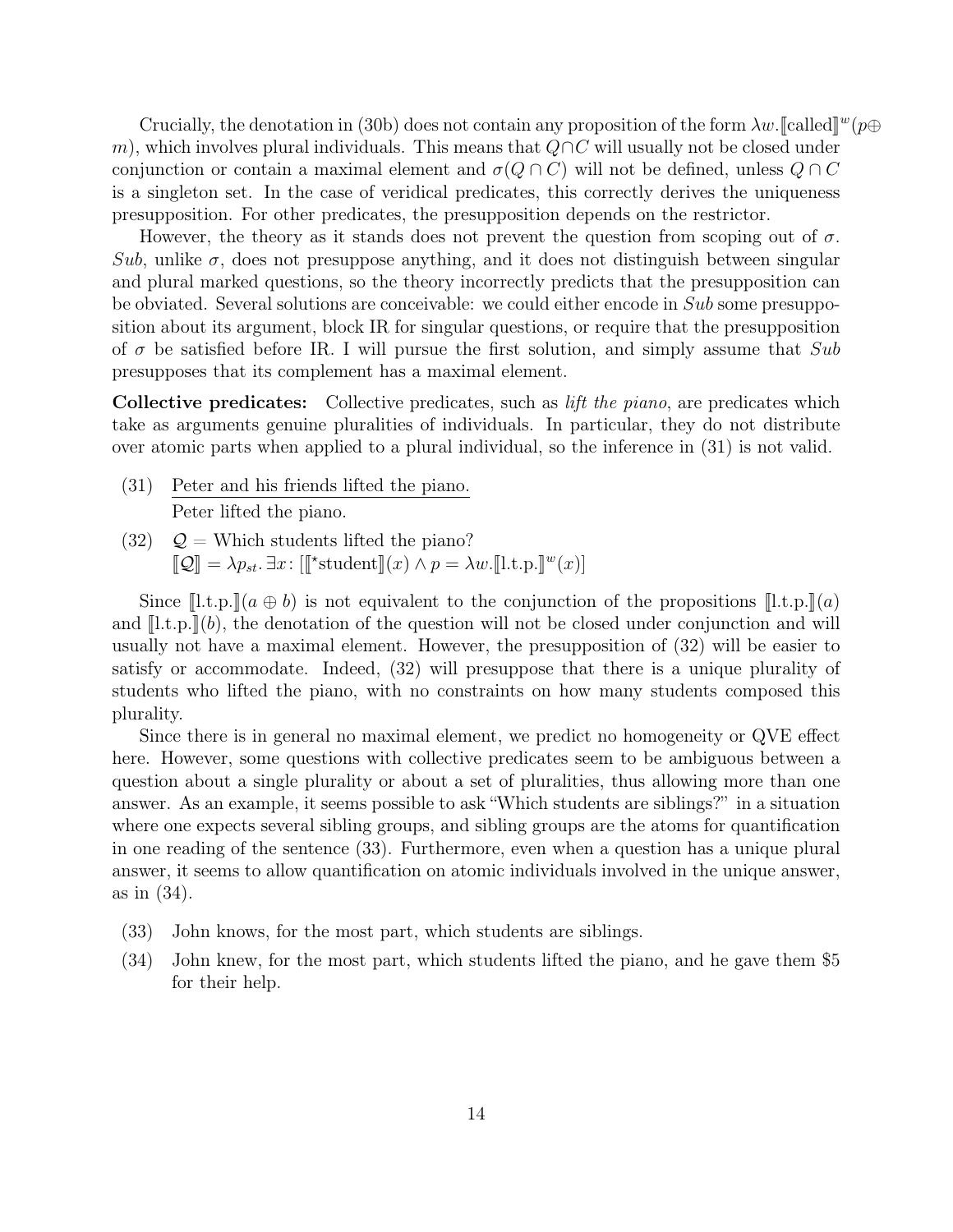# 4 More on lexical restrictors

## 4.1 On the necessity of lexical restrictors

Most veridical responsive verbs happen to be factive, and conversely, all factive verbs that embed questions are veridical responsive. For this reason, Berman (1991); Lahiri (1991) assumed that the restrictor for QVE is determined by accommodating the presuppositions of the verb. Following Lahiri (2002), I departed from this view and assumed that each responsive verb comes with a restrictor that is a lexical property of the verb.

One argument of Lahiri (2002) against the presupposition accommodation solution has to do with the controversial status of so-called intermediate accommodation (see Beaver, 1995), but recent literature seemed to reach a consensus for the availability of such a mechanism (Geurts and van der Sandt, 1999; Singh, 2008, 2009). However, two simple facts challenge the intermediate accommodation solution for question embedding. First, communication verbs such as tell or predict are not factive nor even veridical when embedding propositions, but are usually veridical when embedding a question (this argument is already present in Lahiri, 2002). Second, complex factive verbs such as forget or discover have stronger presuppositions than know, but they are simply veridical when embedding questions.

Spector and Egré (2015) provide arguments against the first point. As we will see in section 4.3, they show that communication verbs (a) are factive in some contexts and (b) are not always veridical when embedding questions. The second point however has not been challenged. We will now look at complex factive verbs in detail.

#### 4.2 Complex factive verbs

We will focus on the case of *forget*, as in the sentence  $(35)$ , for a concrete example.

The most natural entry for *forget that p*, illustrated in (35a), introduces two presuppositions (factivity and knowledge in the past) and asserts that the agent no longer knows p. According to the presupposition accommodation approach, this implies that  $(35)$  should receive the truth-conditions in (35b), which seem clearly wrong. (35c) looks like a much better paraphrase of (35). One way to maintain the presupposition accommodation approach would be to attribute different statuses to the two presuppositions of *forget*, so that only factivity would play a role in accommodating the restrictor.<sup>13</sup>

In the lexical restrictor approach, we need to postulate that the restrictor is a simple veridical restrictor (the same as know). This makes the factivity presupposition trivially satisfied. However, the 'knowledge in the past' presupposition remains, and the underlined

<sup>13</sup>Such an analysis is sketched in Roelofsen et al. (2014) and Uegaki (2014), following a suggestion of Theiler (2014), although none of them apply it to factive verbs beyond know and emotive-factives. The idea is to derive the factivity of declarative entries from the presence of an operator which is responsible for the veridicality of the corresponding question-embedding predicates. Therefore, the factivity presupposition is not hard-coded in the semantics of the verb, but is rather a by-product of the verb being extensional, in Groenendijk and Stokhof's (1984) sense. Other presuppositions, such as the 'knowledge in the past' presupposition of forget would remain purely lexical and would not play any role in the restriction of the question. This approach seems promising, but it may not work well with non-veridical responsive predicates. As we will see, the restrictors for verbs like be certain or agree seem arbitrary and would, if anything, correspond to lexical presuppositions of these verbs.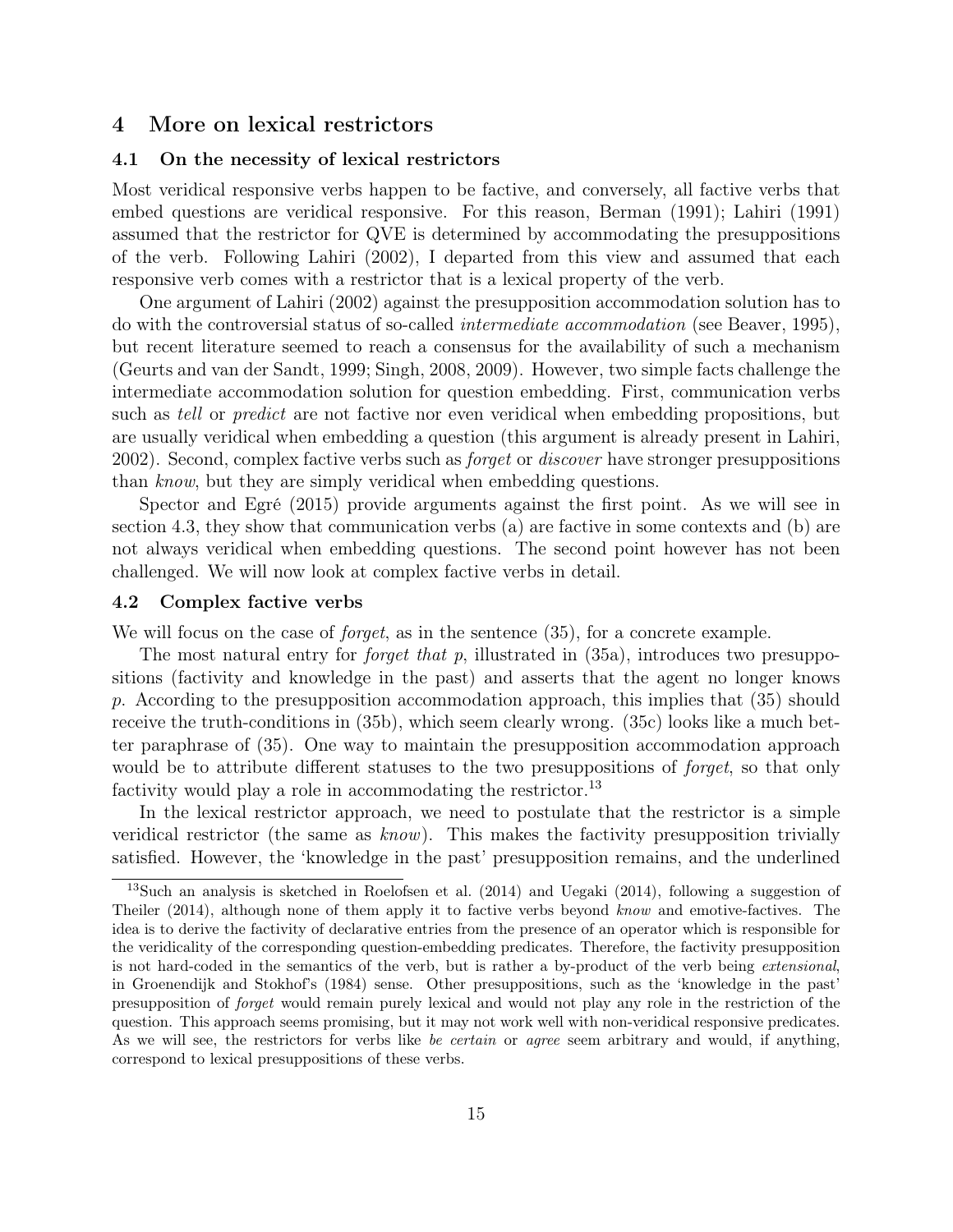part of (35c) is presumably a presupposition.

- (35) John forgot which students called.
	- a. John forgot  $p: p$  and John used to know  $p$ , John does not know  $p$  (any more).
	- b. # For each student x who called and such that John knew that x called, John forgot that x called.
	- c. For each student x who called, John knew that x called and John forgot that x called.

Note in passing that this sentence provides one more argument for a decomposition of the embedded question into smaller units. Indeed, the most salient reading attributes exhaustive knowledge to John in the past, but also exhaustive oblivion. This would not be possible in an account which relates John to a single proposition. For instance, if  $a, b$  and  $c$  are the students who called, the true complete answer will be 'a, b and c called'. If John forgets about  $c$ , but still remembers about  $a$  and  $b$ , he would still count as having forgotten the proposition that  $a, b$  and  $c$  called. Conversely, a disjunctive proposition  $a, b$  or  $c$  called would give the right assertion but a weak presupposition.

If we look at other complex factive verbs (e.g., *remember*, *discover*, *find out*), the same observation holds: all these verbs are simply veridical.

#### 4.3 Communication verbs

Communication verbs were long thought to be veridical when embedding questions, but Spector and Egré (2015) recently proposed that they are ambiguous between a veridical and a non-veridical reading when embedding questions, and between a factive and a nonfactive reading when embedding declaratives. The latter is supported by data from Schlenker (2007), repeated in (36). From (36a) we infer that Sue is indeed pregnant, and this inference projects out of negation or questions, a projection pattern typical of presuppositions. In support of the former point, Spector and Egré (2015) provide examples such as (37). Furthermore, they argue that the veridical readings correspond exactly to the factive entries of communication verbs and provide data from Hungarian in support of this view. Hungarian makes a distinction between factive and non-factive tell, and they show that the veridical reading of tell corresponds to the factive entry.

- (36) a. Sue told someone that she is pregnant.
	- b. Sue didn't tell anyone that she is pregnant.
	- c. Did Sue tell anyone that she is pregnant?
- (37) Every day, the meteorologists tell the population where it will rain the following day, but they are often wrong.
- (38) John told me which students called.
	- a. For each student  $x$  who called, John told me that  $x$  called.  $\rightarrow$  John told me the complete answer to Q
	- b. For each student x such that John believes that x called, John told me x called.  $\rightarrow$  John told me what he believes to be the complete answer to Q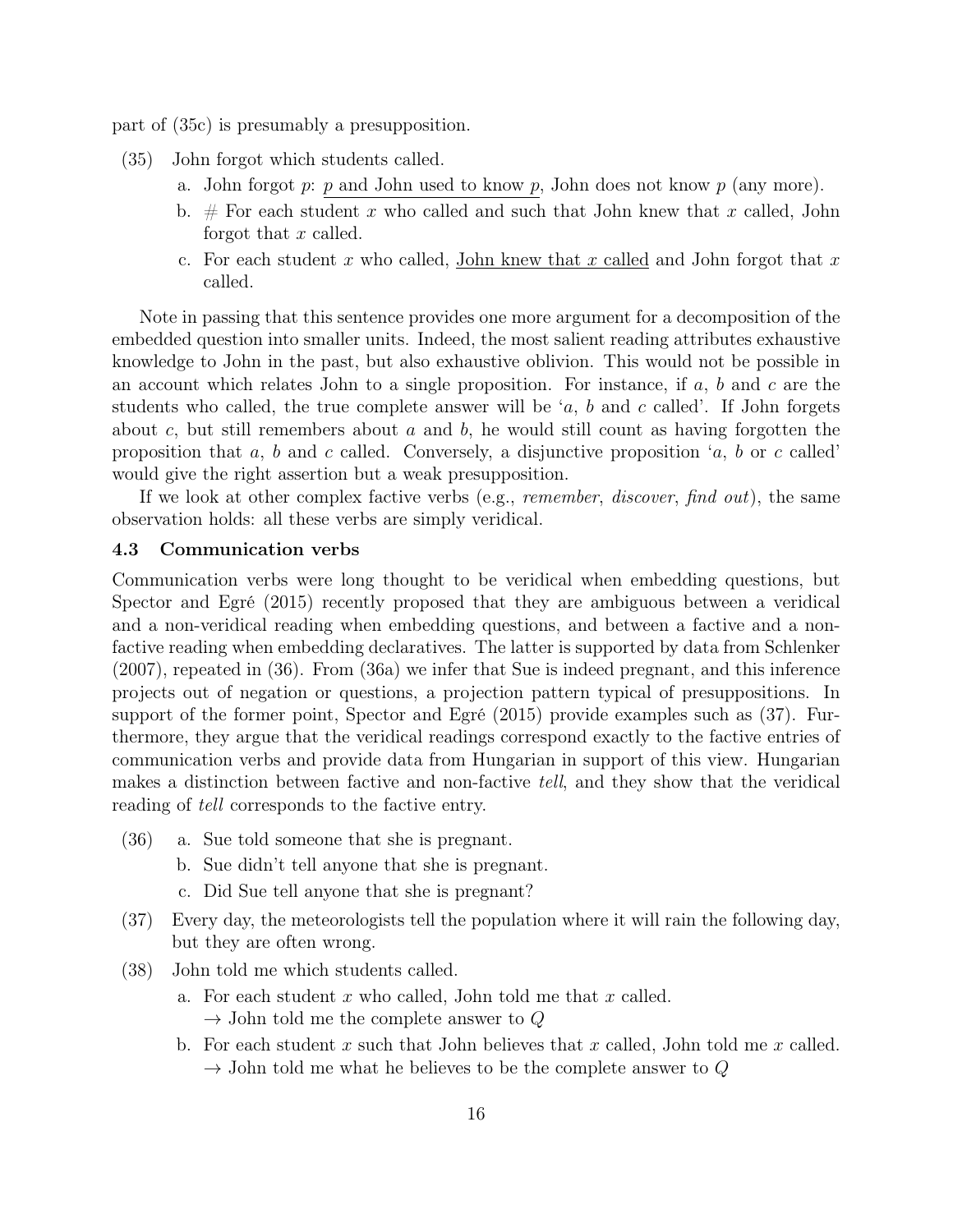The restrictor for the veridical entry must be  $C = \lambda p \cdot p(w_0)$ , which yields the veridical reading in (38a). Spector and Egré's (2015) lexical rule involves existential quantification, hence the non-veridical reading they derive is simply "John told me some answer to  $Q^{\prime\prime}$ (most of recent work in the field also assumes some form of existential quantification for non-veridical predicates). In the theory we proposed, in the absence of any restrictor, (38) would mean "John told me that every student called", which is clearly wrong (and IR does not help here since Sub also relies on the restrictor). Non-veridical entries require a restrictor as well, and a reasonable option for non-veridical tell and other communication verbs is to use the set of propositions that John believes:  $C = \lambda p.B_j(p)$ . This yields the reading (38b).

## 4.4 Other non-veridical predicates

As we have just seen, every responsive verb must come with a lexical restrictor. In the case of non-veridical predicates, there is no obvious solution and the restrictor must be postulated. The solution adopted by Lahiri (2002) associates restrictors which are dependent on the agent, as exemplified by the restrictor for *be certain* in (39) and *agree on* in (40).

- (39)  $\llbracket x$  is certain about  $Q \rrbracket = \llbracket$  be certain $\llbracket (\sigma(C_x \cap Q))(x)$ <br>  $C_x = \lambda p_{st} \exists w \in Dox_x(w_0) : p(w)$  ("*x* considers it possible that p")  $C_x = \lambda p_{st} \exists w \in \overline{Box_x(w_0)} : p(w)$
- (40)  $\llbracket x \text{ and } y \text{ agree on } Q \rrbracket = B_x(\sigma(Q \cap C_{xy})) \wedge B_y(\sigma(Q \cap C_{xy}))$ <br> $C = \ln \left[ \text{Dec}(w) \cap B_y(\sigma(Q \cap C_{xy})) \right]$  $C_{xy} = \lambda p \cdot [Dox_x(w_0) \subseteq p \vee Dox_y(w_0) \subseteq p]$ ("x or y believes  $p$ ")
- (41) Peter and Mary disagree on who called. [x and y disagree on  $Q$ ] =  $\neg B_x(\sigma(Q \cap C_{xy})) \vee \neg B_y(\sigma(Q \cap C_{xy}))$

Interestingly, this restrictor for *agree on* is not necessarily closed under conjunction, thus contradicts hypothesis  $(14a)^{14}$ . For instance, Mary may believe that only Ann called, while Peter may believe that only Bill called. In such a case, 'Ann called' and 'Bill called' would be in C, but 'Ann and Bill called' would not. This seems wrong because in such a situation, (41) sounds true and not a presupposition failure. Therefore, we can assume that the hypothesis (14a) holds, and that the right restrictor for agree and disagree is the closure under conjunction of the restrictor in (40). In this case the maximal answer is 'Ann and Bill called', which both Peter and Mary believe to be false (note that they also disagree on every atom, so the sentence also satisfies homogeneity).

Now consider a situation where Mary believes that only Ann and Bill called, while Peter believes that only Bill and Celine called. The closure of the union of Peter and Mary's beliefs contains 3 atomic propositions, call them a, b and c, and the maximal answer is  $a \wedge b \wedge c$ . In this case, the assertion 'Peter and Mary agree on who called' is predicted to be false if the question is interpreted in situ, but not super-false, since Peter and Mary agree on  $b$ . Conversely, 'Peter and Mary disagree on who called' would be true under the in situ reading, but would violate homogeneity under the silent adverb reading.

<sup>14</sup>Thanks to Wataru Uegaki for pointing this to me.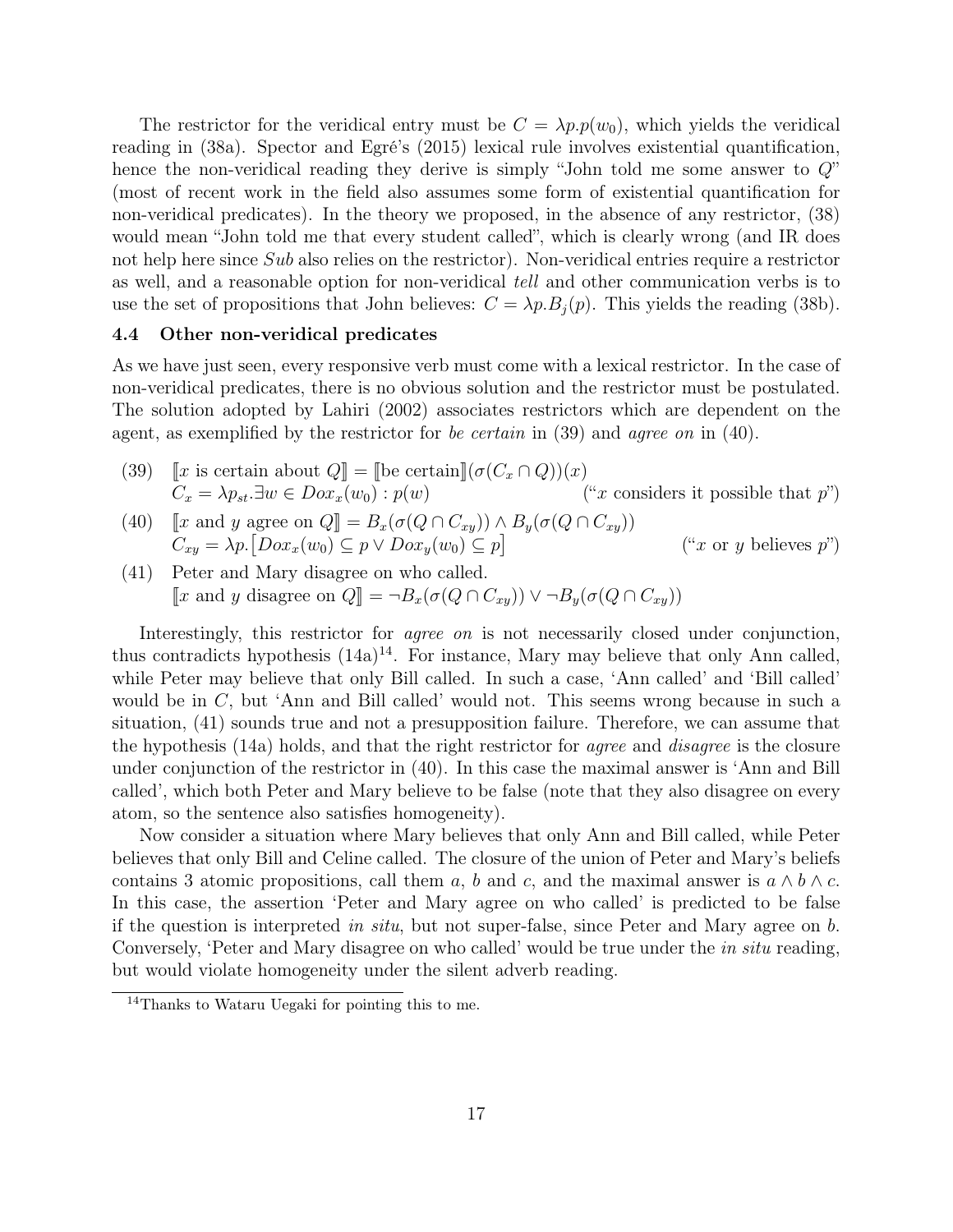#### 4.5 Believe and embedded questions

A surprising fact about responsive verbs is that believe is not one of them, as shown by the ungrammaticality of (42). This has been a recurrent topic in the literature and several explanations have been proposed, none of which is fully satisfying.<sup>15</sup> The current framework allows for a new explanation for the fact, although it will remain speculative.

(42) \*John believes which students called.

If believe was a responsive verb, we would need to determine its restrictor. We could imagine using a veridical restrictor, but then *believe* would be almost equivalent to know. In fact, believe does sometimes embed questions, and is then veridical with respects to its interrogative complement, as shown by the example (43a) from Egré (2008). However, this is only possible in negative, exclamative sentences, and believe then receives a semantic closer to an emotive-factive predicate than to a cognitive predicate. Egré (2008) shows that the parallel with emotive-factives extends to the fact that *believe* cannot embed *whether*questions, even in negative exclamative sentences, as indicated by the ungrammaticality of (43b). Finally, (43c) seems to indicate that the corresponding declarative-embedding believe is indeed factive.

- (43) a. Peter will never believe who came to the party!
	- b. \*Peter will never believe whether Mary came to the party!
	- c. Peter will never believe that Mary came to the party!  $\rightsquigarrow$  Mary came to the party.

Apart from the veridical restrictor, we could imagine using the default restrictor we used for non-veridical communication verbs:  $C_x = \lambda p$ . [believe](p)(x). Unfortunately, this would make  $(42)$  a tautology: "for each student x such that John believes that x called, John believes that  $x$  called".

Most theories treat non-veridical responsive predicates as existential quantifiers on possible answers, so they predict that – provided it was grammatical –  $(42)$  would mean something like "John believes some answer to the question". In a theory where responsive verbs *must* have a restrictor, such a weak reading is impossible. Of the two plausible restrictors, one gives a tautology and the other returns a veridical entry which is only available in very specific contexts and with an emotive-factive semantics, thus escaping the competition with know. Hence we may assume that the only special property of believe is that it is the default propositional attitude, and as such cannot embed questions without leading to a tautology, unless we add another dimension to its meaning.

<sup>&</sup>lt;sup>15</sup>Vendler (1972) and Ginzburg (1995a,b) argue for a distinction between *facts* and *propositions*, but this misses the fact that regret cannot embed questions although it embeds facts just like know. Egré (2004) proposes a generalization for French based on a new class of verbs (indicative factive predicates), but this predicts that all responsive predicates are veridical, missing the fact that agree or be certain can embed questions.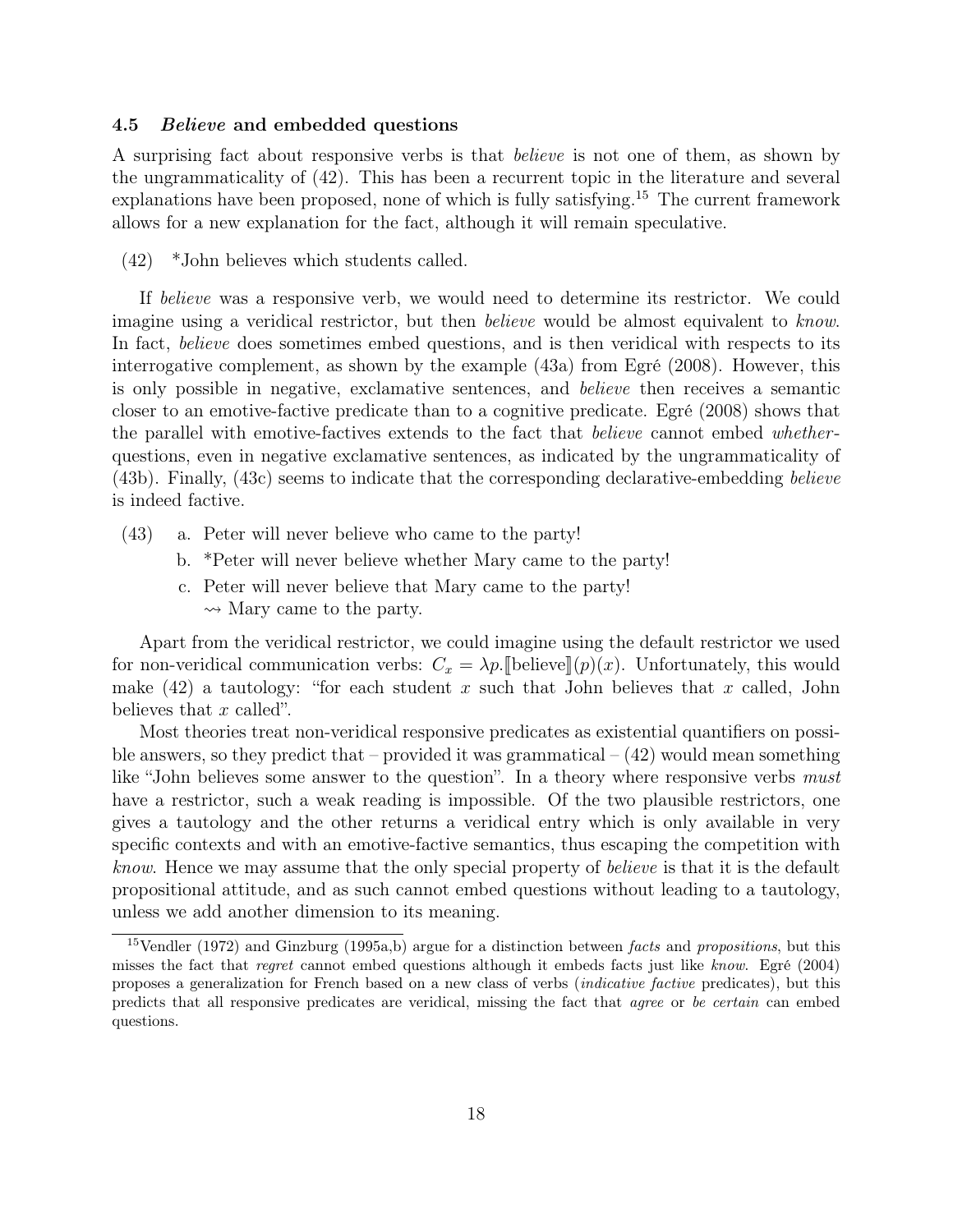# 5 Conclusion

Embedded questions give rise to quantificational variability effects which have been studied extensively since Berman (1991) and are usually treated as a consequence of the plurality feature of some questions. There are other effects related to plurality with embedded questions (cumulative readings, homogeneity), but they have not been studied in so much detail. Here I proposed a general theory of QVE and homogeneity, building on previous accounts (Lahiri, 2002 and Beck and Sharvit, 2002, for the most part) and on the super-valuationist theory of homogeneity (Krifka, 1996; Spector, 2013). This theory extends existing theories of questions and makes a few welcome predictions about homogeneity effects.

Following Lahiri  $(2002)$ , I used a context variable C for restricting questions and assumed that its value is lexically determined by the embedding verb. This solution is less minimal than the presupposition accommodation approach of Berman (1991); Lahiri (1991), and it raises non-trivial questions about the acquisition of these lexical restrictors. However, it seems necessary if we want to derive the correct meaning for complex factive verbs. It also predicts stronger meaning for non-veridical responsive predicates than the existential quantification on answers which is usually proposed. This is a desirable feature when we look at predicates like be certain or agree. Finally, the lexical restrictor hypothesis points toward a new explanation for why believe does not embed questions.

Three points I did not discuss in this paper may have puzzled some readers. The first one has to do with what we call *plurality*. In this theory, questions denote sets of propositions and the Sub operator returns a set of questions. Strictly speaking, Link's (1983) pluralities are not just sets. Sets of propositions which are closed under conjunction (Lahiri's Proposition Conjunction Algebras) have the same structure as plural predicates of individuals, which are closed under sum-formation. Conjunction plays the role of a sum operator, and we can define everything we would define for regular pluralities (supremum operator, atoms). Sets of questions by contrast do not come with a natural ordering or binary operator. This makes the theory stipulative regarding why questions give rise to plurality effects.

The second point has to do with the  $\mathcal H$  operator. The super-valuationist theories of homogeneity do not make use of such a thing. In the nominal field (at least in English), homogeneity arises when a plural noun is combined with a definite article. The phrase "the  $NP_{plural}$ " denotes a single plural individual, and combines with a (plural) predicate of individuals, of type  $\langle e, \tau \rangle$ . In the case of questions, the situation is a bit more complicated because we have rogative and responsive predicates. We could account for homogeneity with responsive verbs in a much simpler way by giving up the null adverb and making our  $\sigma$ operator responsible for the homogeneity effects (after all, it is a form of definite description). However, this would not work with rogative verbs, because they must combine with the whole question and not just its supremum.<sup>16</sup>

Thirdly, the current theory does not derive strong or intermediate exhaustive readings. I assume that such exhaustivity effects can be dealt with independently. This in particular

 $16A$  symmetric problem arises if we consider that questions denote sets of (proto)-questions instead of sets of propositions. This would work well with rogative verbs, but would make the restriction problem very complicated for responsive verbs.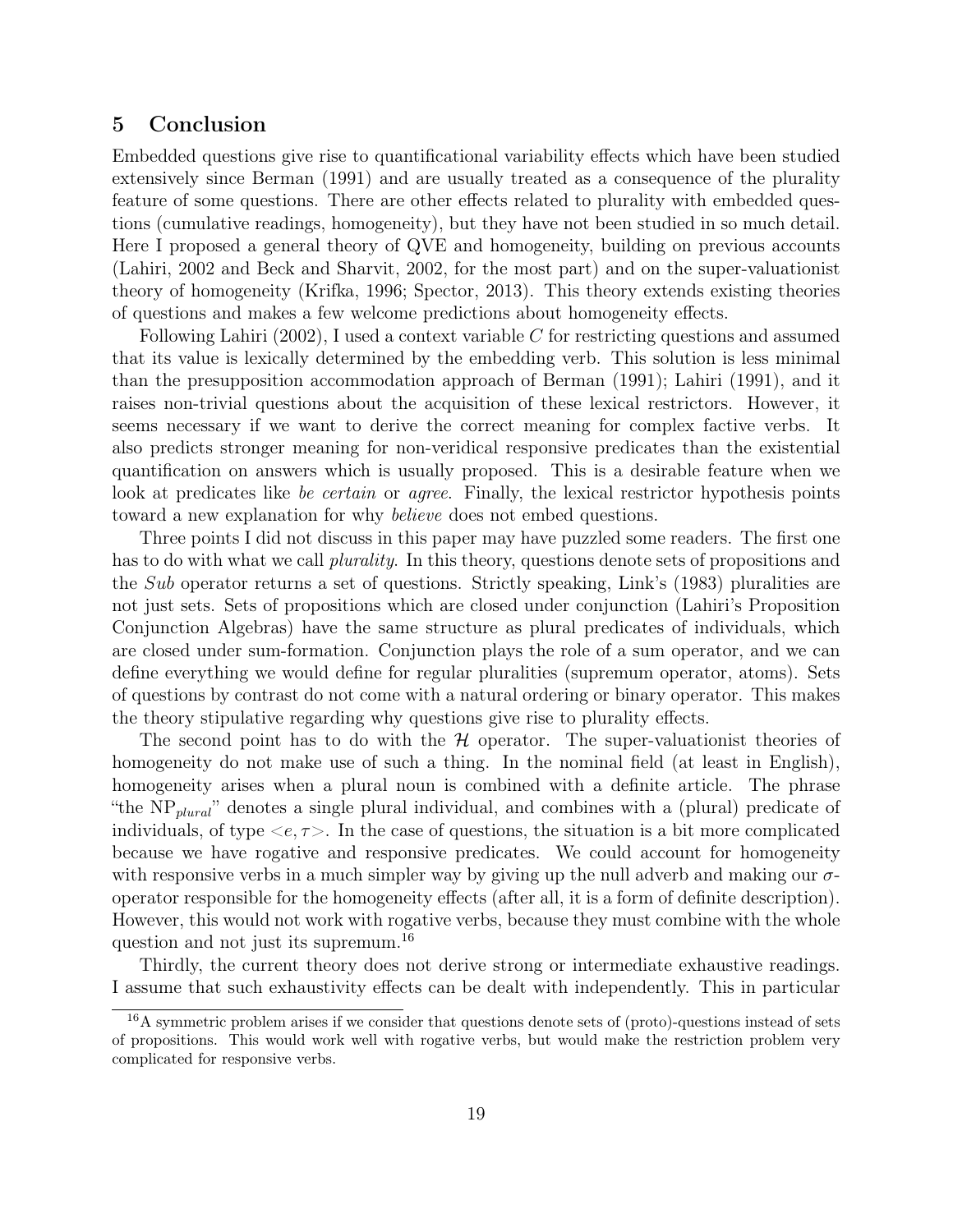can be attempted following Klinedinst and Rothschild's (2011) proposal. The key for such an approach is to define proper focus values for questions, so that they would percolate into alternative sets for sentences which embed questions. An exhaustivity operator can then strengthen these sentences and this is how we would derive the intermediate exhaustive reading. A few technicalities which make this extension non-trivial here explain why I considered that it was out of the reach of the present contribution, but I refer to Cremers (2015) for a similar implementation.

# References

- Beaver, D. I. (1995). Presupposition and Assertion in Dynamic Semantics. PhD thesis, University of Edinburgh.
- Beck, S. and Sharvit, Y. (2002). Pluralities of questions. Journal of Semantics, 19(2):105– 157.
- Berman, S. R. (1991). On the semantics and logical form of Wh-clauses. PhD thesis, University of Massachusetts, Amherst.
- Cremers, A. (2015). Plurality effects and exhaustivity with embedded questions. In preparation.
- Cremers, A. and Chemla, E. (2014). A psycholinguistic study of the exhaustive readings of embedded questions. Journal of Semantics.
- Dayal, V. (1996). Locality in WH quantification: Questions and relative clauses in Hindi. Kluwer Academic Publishers, Dordrecht and Boston.
- Egré, P. (2004). Attitudes propositionnelles et paradoxes épistémiques. PhD thesis, Université Paris 1 & IHPST.
- Egré, P. (2008). Question-embedding and factivity. Grazer philosophische studien, 77(1):85– 125.
- Fodor, J. D. (1970). The linguistic description of opaque contexts. PhD thesis, MIT.
- Fox, D. (2000). Economy and Semantic Interpretation. MITWPL and MIT Press, Cambridge, MA.
- Fox, D. (2012). Lecture notes on the semantics of questions. Class notes (MIT Seminars).
- Gajewski, J. R. (2005). Neg-raising: Polarity and presupposition. PhD thesis, Massachusetts Institute of Technology.
- George, B. R. (2011). Question embedding and the semantics of answers. PhD thesis, University of California Los Angeles.
- Geurts, B. and van der Sandt, R. (1999). Domain restriction. Focus: Linguistic, cognitive, and computational perspectives, pages 268–292.
- Ginzburg, J. (1995a). Resolving questions, i. *Linguistics and Philosophy*, 18(5):459–527.
- Ginzburg, J. (1995b). Resolving questions, ii. *Linguistics and Philosophy*, 18(6):567–609.
- Groenendijk, J. and Stokhof, M. (1984). Studies on the semantics of questions and the pragmatics of answers. Doctoral Dissertation, University of Amsterdam.
- Guerzoni, E. and Sharvit, Y. (2007). A question of strength: on NPIs in interrogative clauses. Linguistics and Philosophy, 30(3):361–391.
- Hamblin, C. L. (1973). Questions in Montague English. Foundations of Language, 10(1):41– 53.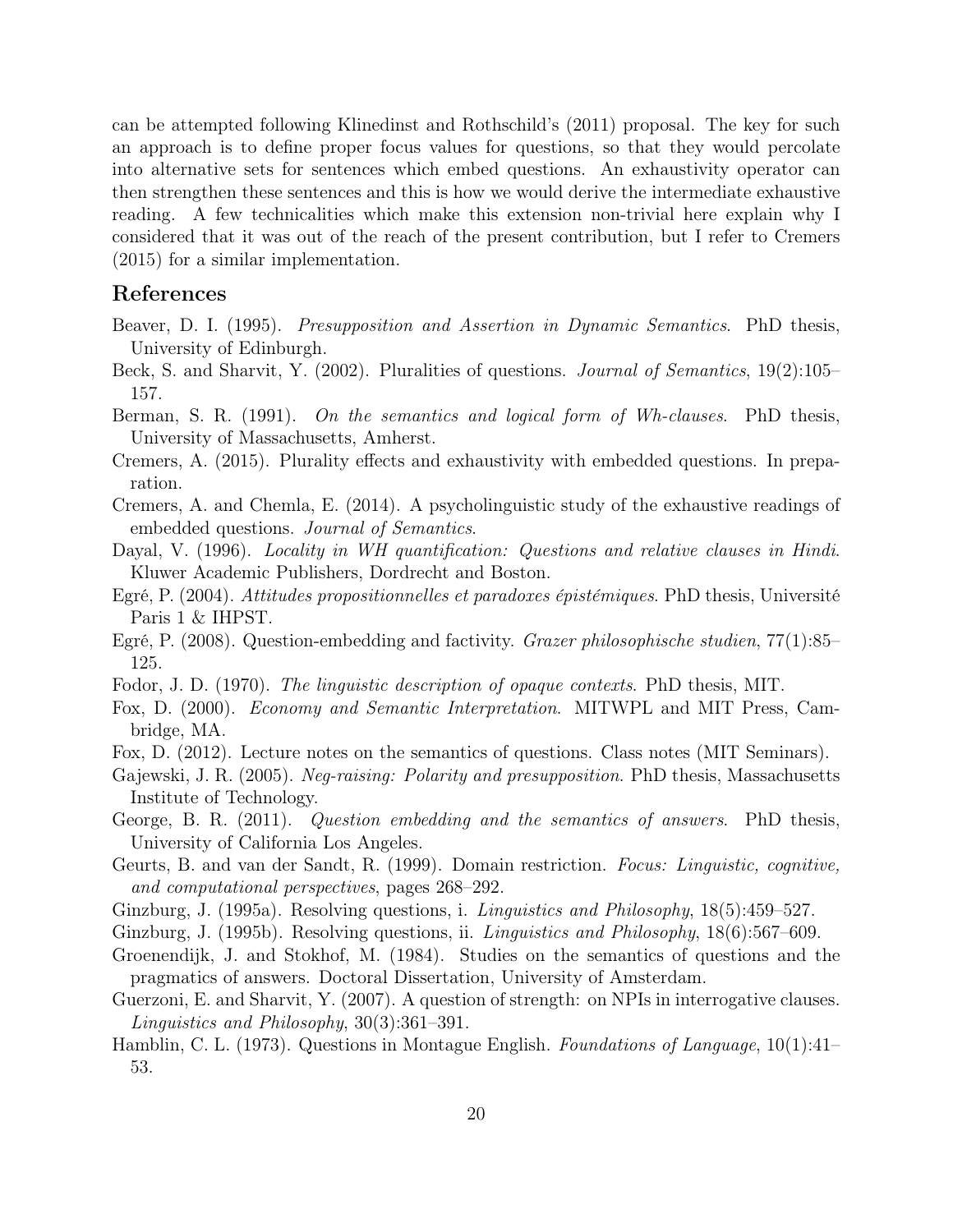- Heim, I. (1994). Interrogative semantics and Karttunen's semantics for "know". In IATL 1, volume 1, pages 128–144, Hebrew University of Jerusalem.
- Karttunen, L. (1977). Syntax and semantics of questions. Linguistics and philosophy, 1(1):3– 44.
- Klinedinst, N. and Rothschild, D. (2011). Exhaustivity in questions with non-factives. Semantics and Pragmatics, 4(2):1–23.
- Krifka, M. (1996). Pragmatic strengthening in plural predications and donkey sentences. In Proceedings of SALT, volume 6, pages 136–153.
- Križ, M. (2015). Pluralities, questions, and homogeneity. Presentation at ZAS (Berlin), May 6th.
- Križ, M. and Chemla, E. (2014). Two methods to find truth value gaps and their application to the projection problem of homogeneity. Ms. University of Vienna & LSCP.
- Križ, M. and Spector, B. (2015). A supervaluationist theory of homogeneous plural predication. In preparation.
- Lahiri, U. (1991). *Embedded interrogatives and predicates that embed them.* PhD thesis, Massachusetts Institute of Technology.
- Lahiri, U. (2002). *Questions and answers in embedded contexts*. Oxford Studies in Theoretical Linguistics 2. Oxford University Press, New York.
- Lewis, D. (1975). Adverbs of quantification. Formal Semantics of Natural Language, pages 219–240.
- Link, G. (1983). The logical analysis of plurals and mass terms: A lattice-theoretical approach. Rainer Bauerle, Christoph Schwarze, and Arnim Von Stechow (eds).
- Löbner, S. (1985). Definites. *Journal of semantics*, 4(4):279–326.
- Löbner, S. (2000). Polarity in natural language: predication, quantification and negation in particular and characterizing sentences. Linguistics and Philosophy, 23(3):213–308.
- Magri, G. (2013). An account for the homogeneity effects triggered by plural definites and conjunction based on double strengthening. In Reda, S. P., editor, Semantics, Pragmatics and the Case of Scalar Implicatures. Palgrave Macmillan.
- Preuss, S. M.-L. (2001). Issues in the Semantics of Questions with Quantifiers. PhD thesis, Rutgers.
- Roelofsen, F., Theiler, N., and Aloni, M. (2014). Embedded interrogatives: The role of false answers. In Presentation at Questions in Discourse workshop.
- Schlenker, P. (2007). Transparency: An incremental theory of presupposition projection. In Sauerland, U. and Stateva, P., editors, Presupposition and Implicature in Compositional Semantics. Palgrave Macmillan.
- Schwarzschild, R. (1993). Plurals, presuppositions and the sources of distributivity. Natural Language Semantics, 2(3):201–248.
- Sharvit, Y. (2002). Embedded questions and 'de dicto' readings. Natural Language Semantics, 10:97–123.
- Singh, R. (2008). Modularity and locality in interpretation. PhD thesis, Massachusetts Institute of Technology.
- Singh, R. (2009). *Maximize Presupposition!* and informationally encapsulated implicatures.